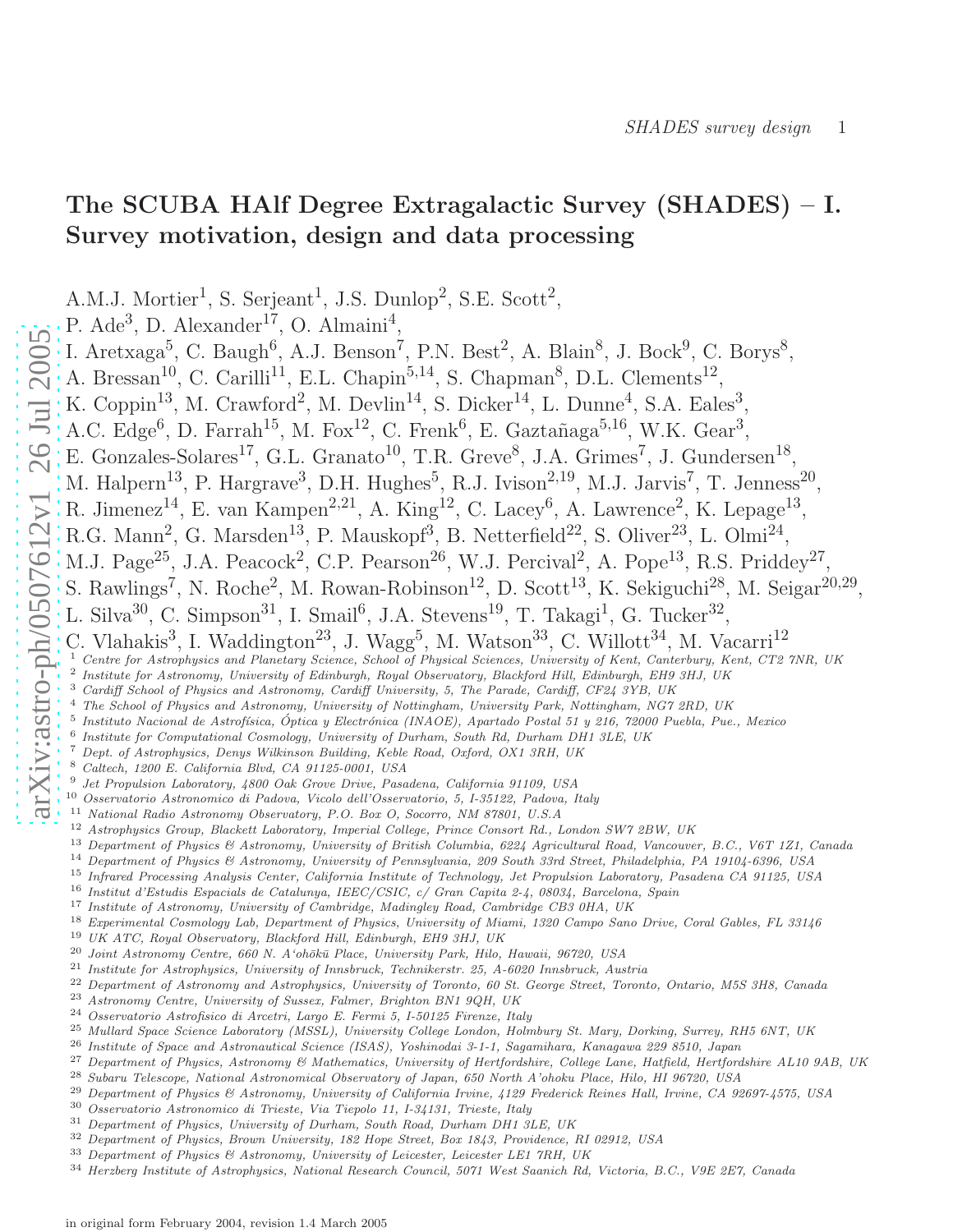### ABSTRACT

The SCUBA HAlf Degree Extragalactic Survey (SHADES) is a major new blank-field extragalactic sub-mm survey currently underway at the James Clerk Maxwell telescope. Ultimately, SHADES aims to cover half a square degree at 450 and  $850 \mu m$  to a 4- $\sigma$  depth of  $\simeq 8 \,\mathrm{mJy}$  at  $850 \,\mathrm{\mu m}$ . Two fields are being observed, the Subaru/XMM– Newton Deep Field (SXDF) (02<sup>h</sup>18<sup>m</sup> – 05°) and the Lockman Hole East (10<sup>h</sup>52<sup>m</sup>+57°). The survey has three main aims: i) to investigate the population of high-redshift submm galaxies and the cosmic history of massive dust enshrouded star-formation activity, ii) to investigate the clustering properties of sub-mm–selected galaxies in order to determine whether these objects could be progenitors of present-day massive ellipticals, and iii) to investigate the fraction of sub-mm-selected sources that harbour active galactic nuclei. To achieve these aims requires that the sub-mm data be combined with co-spatial information spanning the radio–to–X-ray frequency range. Accordingly SHADES has been designed to benefit from ultra-deep radio imaging obtained with the VLA, deep mid-infrared observations from the Spitzer Space Telescope, sub-mm mapping by the Balloon-borne Large Area Sub-millimetre Telescope (BLAST), deep near-infrared imaging with the UK Infrared Telescope, deep optical imaging with the Subaru telescope, and deep X-ray observations with the XMM–Newton observatory. It is expected that the resulting extensive multi-wavelength dataset will provide complete photometric redshift information accurate to  $\delta z \lesssim 0.5$ , as well as detailed spectral energy distributions for the vast majority of the sub-mm-selected sources. In this paper, the first of a series on SHADES, we present an overview of the motivation for the survey, describe the SHADES survey strategy, provide a detailed description of the primary data analysis pipeline, and demonstrate the superiority of our adopted matched-filter source extraction technique over, for example, Emerson-II style methods. We also report on the progress of the survey. As of February 2004, 720 arcmin<sup>2</sup> had been mapped with SCUBA (about  $40\%$  of the anticipated final total area) to a median  $1\sigma$  depth of  $2.2 \text{ mJy}$  per beam at  $850 \mu \text{m}$  ( $25 \text{ mJy}$  per beam at  $450 \mu \text{m}$ ), and the source extraction routines give a source density of 650 $\pm$ 50 sources deg<sup>-2</sup> > 3 $\sigma$  at  $850 \,\mu$ m. Although uncorrected for Eddington bias, this source density is more than sufficient for providing enough sources to answer the science goals of SHADES once half a square degree is observed. A refined re-analysis of the original 8-mJy survey Lockman hole data was carried out in order to evaluate the new data reduction pipeline. Of the 17 most secure sources in the original sample, 12 have been re-confirmed, including ten of the eleven for which radio identifications were previously secured.

Key words: cosmology: observations – galaxies: evolution – galaxies: formation – galaxies: star-burst – infrared: galaxies – submillimetre

## 1 INTRODUCTION

Theories of galaxy formation and evolution, embedded within hierarchical structure formation models, can describe many of the observed features of galaxies [\(Cole et al.](#page-18-0) [2000](#page-18-0); [Granato et al. 2000](#page-18-1); [Hatton et al. 2003](#page-18-2)). While local galaxies can in some cases still provide constraints on the high redshift populations [\(Panter, Heavens & Jimenez 2003;](#page-19-0) [Heavens et al. 2004](#page-18-3)), the bulk of the constraints on models of galaxy evolution come either from the integral constraint from the far-infrared background (e.g. [Dwek et al.](#page-18-4) [1998](#page-18-4); [Gispert et al. 2000,](#page-18-5) and references therein), or directly from high-redshift galaxy surveys (e.g. [Steidel et al. 1999](#page-19-1)), the most ground-breaking of which were the Canada-France Redshift Survey [\(Lilly et al. 1995](#page-19-2)) and Hubble Deep Field North (HDF-N: [Williams et al. 1996\)](#page-19-3).

Such optical surveys have led to a great deal of progress in understanding the assembly of stellar populations, and hierarchical galaxy formation models are in increasingly good agreement with many (but not all) of these observations (e.g. [Cole et al. 2000;](#page-18-0) [Somerville, Primack & Faber 2001;](#page-19-4) [van Kampen, Jimenez & Peacock 1999;](#page-19-5) [Kauffmann et al.](#page-19-6) [1999](#page-19-6); [Guiderdoni et al. 1998](#page-18-6); [Blain et al. 1999](#page-18-7)).

However, the discovery of a substantial population of faint sub-mm galaxies [\(Smail et al. 1997](#page-19-7); [Hughes et al.](#page-18-8) [1998](#page-18-8); [Barger et al. 1998](#page-18-9)) has posed serious problems for the current generation of galaxy-formation models based on hierarchical structure growth. Models of the optical/UV spectral energy distributions (SEDs) of the galaxy population in the HDF-N [\(Thompson et al. 2001](#page-19-8)) predict only sub-mJy/ $\mu$ Jy-level 850  $\mu$ m flux densities but the sub-mm point sources in the HDF-N field have  $850 \mu m$  flux densities of several mJy [\(Hughes et al. 1998](#page-18-8); [Serjeant et al. 2003a](#page-19-9); [Borys et al. 2003\)](#page-18-10). This shows that there is a population of star forming galaxies that are heavily obscured by dust and have much higher infrared luminosities than would be inferred from the optical/UV observations alone. If these galaxies are at high redshifts (as current data imply), and if their emission is powered by star formation with a standard solar neighbourhood initial mass function (IMF), then their observed  $850 \mu m$  flux-densities of several mJy imply star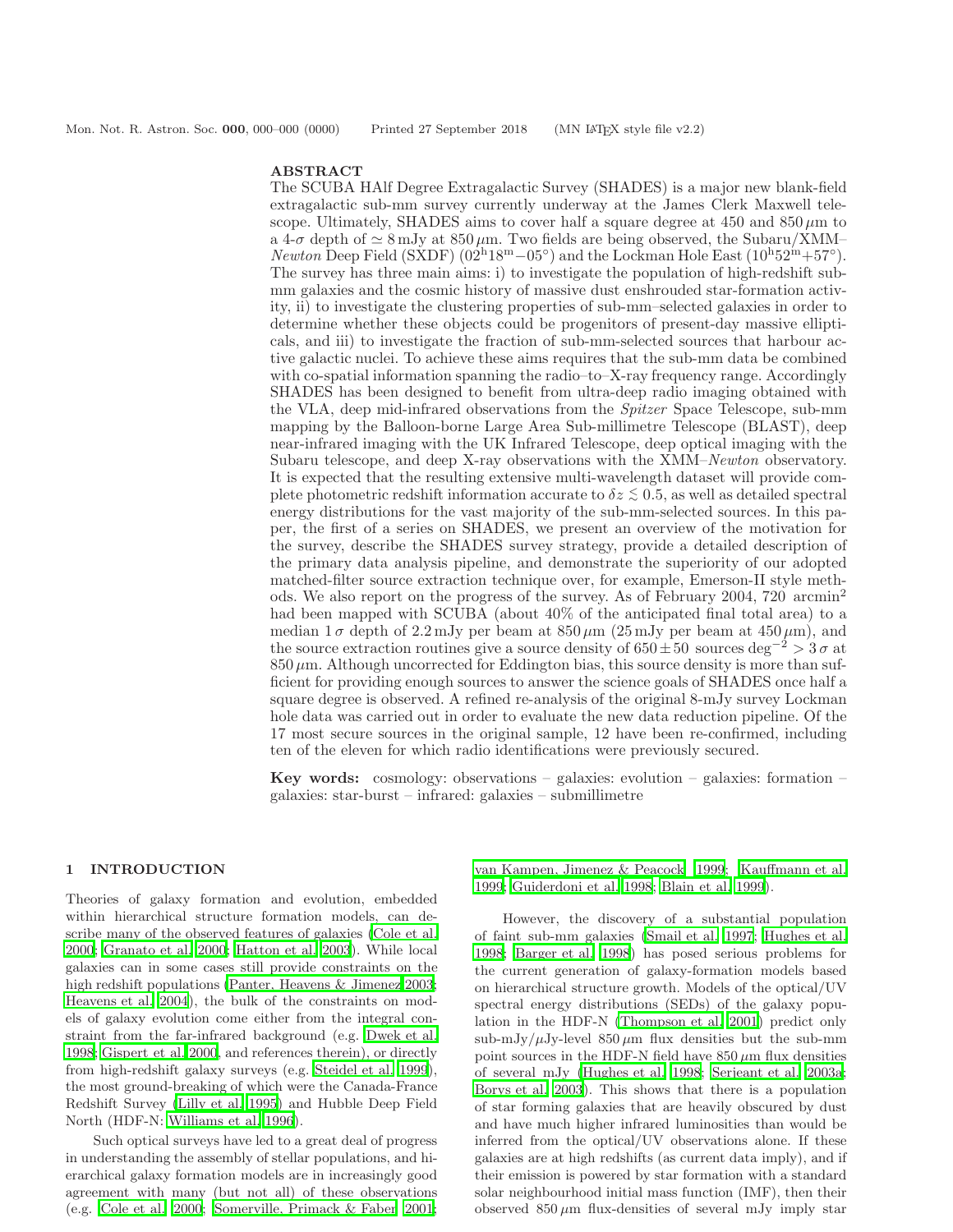formation rates  $\sim 1000 \,\mathrm{M_{\odot}yr^{-1}}$ . Moreover, the far-infrared (FIR) luminosity density implied by the sub-mm galaxy population suggests that these infrared-luminous galaxies contributed several tens of percent of the volume-averaged star formation density at  $z \simeq 2$  (e.g. [Smail et al. 1997;](#page-19-7) [Barger et al. 1999](#page-18-11)).

One attractive interpretation of the sub-mm galaxy population is that these violently star-forming galaxies are progenitors of present-day massive ellipticals [\(Hughes et](#page-18-8) al. [1998](#page-18-8); [Scott et al. 2002](#page-19-10)). There are four main pieces of evidence in support of this [\(Dunlop et al. 2002,](#page-18-12) e.g.). Firstly, the star formation rates inferred from the sub-mm flux densities are sufficient to construct the stellar population of even the most massive elliptical galaxy in  $\sim 1$  Gyr; secondly, the K-band morphologies of sub-mm-selected galaxies resemble those of radio galaxies which locally are hosted in giant ellipticals [\(Lutz et al. 2001](#page-19-11), e.g.); thirdly, the comoving number density of bright sub-mm sources in the redshift interval  $z \approx 2-3$  is comparable with the present-day number density of bright  $> 2-3L^*$  ellipticals [\(Scott et al. 2002\)](#page-19-10); and fourthly, tentative detections of clustering suggest that the sub-mm galaxies trace the collapse of rare, high density overdensities at high redshift [\(Almaini et al. 2003;](#page-18-13) [Greve et al.](#page-18-14) [2004](#page-18-14); [Blain et al. 2004](#page-18-15)). Furthermore, the high dynamical masses suggested by CO observations imply massive systems, and the gas masses implied by the CO luminosities suggest extensive star formation [\(Genzel et al. 2003](#page-18-16)); also, the dynamical, gas and stellar masses estimated in the restframe optical/UV for these galaxies indicate that they are both massive, gas-rich and already contain significant stellar population [\(Swinbank et al. 2004](#page-19-12); [Smail et al. 2004](#page-19-13)).

A complication to this interpretation is that theory suggests a less direct relation between local galaxies and their high-redshift antecedents. CDM simulations inevitably predict that massive galaxies today are assembled hierarchically from a large number of smaller fragments that existed at high redshift. Conversely, the majority of the rare earlycollapsing objects at  $z \approx 2-3$  should be found inside massive galaxies at the present [\(Baugh et al. 1998\)](#page-18-17). If this is true, then it suggests a more detailed set of questions that new, larger sub-mm surveys should attempt to settle: (1) what fraction of present-day massive ellipticals have merged with at least one SCUBA galaxy?; (2) what fraction of SCUBA galaxies will end up in a present-day massive elliptical? (3) if the answer to the second question is close to 100%, how close are the SCUBA galaxies to the end of the merger process? There are claims [\(Bell et al. 2004](#page-18-18)) that the total mass of stars in ellipticals has roughly doubled since redshift  $z = 1$ . If this increase applies to the most luminous ellipticals, this would mean that most present ellipticals were only in the earliest phases of assembly at  $z = 2-3$ . There is thus some uncertainty over whether a given SCUBA galaxy represents a late phase in the construction of an elliptical, or an early phase in the assembly of its nucleus. Uncertainties in the true star-formation rate and the possible lifetime of the starburst contribute to this uncertainty, which can only be addressed statistically by looking at the population as a whole.

Detailed models of the hierarchical assembly of galaxies, based on standard prescriptions for gas cooling, star formation and feedback, in general do not predict large numbers of SCUBA galaxies with star-formation rates  $\sim 1000 M_{\odot}yr^{-1}$ . However, [Baugh et al. \(2005\)](#page-18-19) have shown that the observed number counts and redshift distributions of the sub-mm sources can be reproduced in CDM models if the star formation in these objects is occurring with a top-heavy IMF (e.g. [Larson 1998\)](#page-19-14), implying that the same sub-mm flux can be produced with star formation rates ∼ 5 times lower than for a Salpeter IMF. An alternative model that can explain the sub-mm galaxies within the framework of CDM is that of [Granato et al. \(2004](#page-18-20)), who propose modifications to the treatments of gas cooling and feedback, as opposed to modifications to the IMF. Finally, the treatment of virialization and the survival of subhaloes in the model of [van Kampen, Jimenez & Peacock \(1999](#page-19-5)) produces star formation histories which allow for much higher star formation rates at early times (especially in bursts), and therefore predicts sufficient numbers of sub-mm galaxies at high redshifts [\(van Kampen 2003\)](#page-19-15). SHADES will provide the means to distinguish between these and other alternatives [\(van Kampen et al. 2005\)](#page-19-16).

Of course, the radical possibility that the hierarchical orthodoxy may be flawed in some way is worth keeping open, in order that the standard theory can be properly verified. Furthermore, even the interpretation of all SCUBA sources as dusty starbursts could still be subject to future revision. Although the majority of the bright submm sources have secure extragalactic identifications, and in many cases redshifts, it remains possible (albeit increasingly unlikely) that a fraction of sub-mm objects could be Galactic in origin [\(Sciama 2000](#page-19-17); [Lawrence 2001](#page-19-18)). Even accepting that the sources are extragalactic, the starburst model is not unchallenged: [Efstathiou & Rowan-Robinson](#page-18-21) [\(2003](#page-18-21)) and [Kaviani et al. \(2003](#page-19-19)) have successfully modelled the emission of some sub-mm sources as extended cirrus in galaxies heated by the interstellar radiation field. This is possible partly because the far-infrared colour temperatures are not well-constrained with existing data. This interpretation is supported by observational evidence from [Farrah et al. \(2004](#page-18-22)), using sub-mm detections of a galaxy at  $z \approx 0.5$  that hosts a Type Ia supernova. The rest-frame optical luminosities and colours of sub-mm galaxies require such cirrus galaxies to be more heavily extinguished than their local counterparts – Efstathiou & Rowan-Robinson finding a best fit extinction co-efficient of  $A_V \simeq 1-3$  for the high redshift galaxies as opposed to  $A_V \simeq 0.4{\text{--}}0.9$  for the local galaxies in their sample. Such an interpretation may be testable using high-resolution observations with the Plateau de Bure Interfermometer, and will be conclusively answered using the Atacama Large Millimeter Array (ALMA) with a spatial resolution of  $\lesssim 0.1$ ".

At present, the determination of the redshift distribution and clustering of the sub-mm galaxy population offers the best available method to constrain the properties of the over-densities hosting bright sub-mm galaxies, and hence to differentiate between alternative models of galaxy evolution [\(van Kampen et al. 2005](#page-19-16)). To this end, the SCUBA HAlf Degree Extragalactic Survey (SHADES, <http://www.roe.ac.uk/ifa/shades/>) consortium is mapping 0.5 deg<sup>2</sup> with the Sub-millimetre Common User Bolometer Array (SCUBA) at the James Clerk Maxwell Telescope (JCMT) on Mauna Kea, Hawaii. SHADES expects to produce a complete sample of ∼ 300 bright submm sources at  $850 \mu m$ . The survey is being carried out in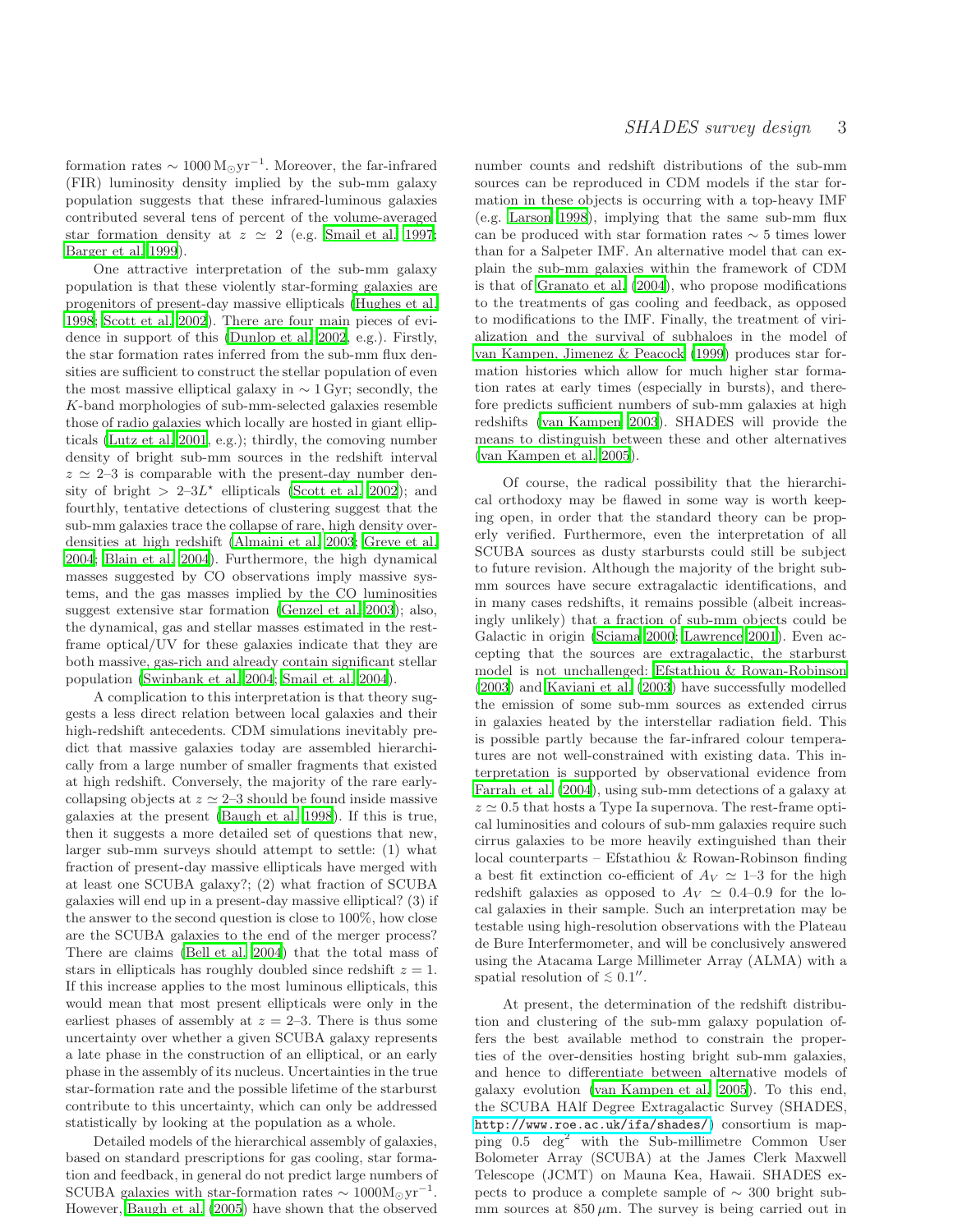fields with abundant supporting multi-wavelength data (see Section [3.1](#page-5-0) for full details).

In this paper, the first in a series of papers on SHADES, we present an overview of the motivation for the survey, discuss the adopted observing strategy, and describe the operation of, and first results from the primary SHADES data reduction pipeline. However, we stress that three additional and independent reductions of the SHADES data are currently underway within the consortium, and that we aim to take advantage of these multiple reductions to maximise the robustness of the final  $850 \mu m$  source list. These alternative reductions, and the outcome of cross-referencing the resulting maps and source lists will be presented elsewhere. The current paper is structured as follows. Section [2](#page-3-0) describes the aims of the SHADES survey in more detail, and Sections [3](#page-5-1) and [4](#page-7-0) present the data acquisition and analysis methods being used. Section [5](#page-10-0) outlines the source-extraction methods under development for this large survey and in Section [6](#page-12-0) we present the progress of the survey so far and Section [7](#page-17-0) concludes the paper. Throughout, we assume a cosmology with  $\Omega_M = 0.3$ ,  $\Omega_{\Lambda} = 0.7$  and a Hubble constant of  $H_0 = 72$  km  $\rm s^{-1}$  Mpc<sup>-1</sup>.

## <span id="page-3-1"></span><span id="page-3-0"></span>2 MOTIVATION FOR THE SURVEY

#### 2.1 Background: The problem of cross-identifications

The faint optical/near-infrared identifications of submm galaxies (e.g. [Lilly et al. 1999](#page-19-20); [Barger et al. 2000;](#page-18-23) [Ivison et al. 2002](#page-19-21); [Smail et al. 2002](#page-19-22); [Serjeant et al. 2003a](#page-19-9)[,b;](#page-19-23) [Webb et al. 2003](#page-19-24); [Clements et al. 2000](#page-18-24); [Dunlop et al. 2004;](#page-18-25) [Wang et al. 2004](#page-19-25); [Borys et al. 2004](#page-18-26)) and the broad ( $\sim 10-$ 15′′) beams of the largest current sub-mm/mm-wave telescopes, together present difficulties for the unambiguous identification of sub-mm galaxies [\(Hughes et al. 1998](#page-18-8)).

However, extensive long-term efforts towards identification made in the radio (e.g. [Ivison et al. 2004](#page-19-26)), supported in some cases by mm-wave interferometry (e.g. [Downes et al.](#page-18-27) [1999](#page-18-27); [Gear et al. 2000](#page-18-28); [Lutz et al. 2001](#page-19-11)), have produced radio identifications for ∼ 50-70% of the brighter sub-mm sources. These radio detections have been successfully exploited to derive accurate (i.e. sub-arcsec) positions for submm galaxies, thus facilitating further spectroscopic study. As a result, spectroscopic redshifts for approximately 90 radio-detected sub-mm sources have been published to date [\(Ivison et al. 1998,](#page-18-29) [2000;](#page-19-27) [Chapman et al. 2003](#page-18-30), [2005](#page-18-31)).

The spectroscopic follow up is of course biased against those sources at redshifts where no spectral features fall within the spectroscopic range, most notably  $1.2 < z < 1.7$ , and may also exclude the highest redshift objects (due to the less favorable K-correction in the radio waveband compared to the sub-mm for redshifts  $z \ge 3$ ). Together these effects result in moderate incompleteness in the final redshift surveys [\(Chapman et al. 2005](#page-18-31)) even if all identifications are robust.

Recently, rapid detections of SCUBA galaxies have been made with the Spitzer Space Telescope, in integrations of only ∼ 10 minutes [\(Egami et al. 2004](#page-18-32); [Ivison et al. 2004;](#page-19-26) [Serjeant et al. 2004;](#page-19-28) [Frayer et al. 2004](#page-18-33); [Charmandaris et al.](#page-18-34) [2004](#page-18-34)). This small sample of identifications, in conjunction with the abundant *Spitzer* coverage of our fields, shows

the potential for identification and follow-up of the sub-mm sources.

Despite the radio and the Spitzer data, some sources may remain unidentified. Lack of a robust radio or midinfrared indentification could have five origins: (i) the submm source could be spurious; (ii) the source could be severely flux boosted [\(Eddington 1913](#page-18-35), see Section [6.2\)](#page-14-0); (iii) the radio/far-IR emission could be significantly more extended than the VLA synthesised beam; (iv) the characteristic dust temperatures could be low; or (v) the source could be at very high redshift.

Nevertheless, armed with lower resolution observations with the VLA, along with the low-resolution submm imaging to be provided by the Balloon-borne Large Area Sub-millimetre Telescope (BLAST, [Hughes et al. 2002](#page-18-36), see Section [3.1\)](#page-5-0) and mid-infrared imaging from the Spitzer Wide-Area Infrared Extragalactic Legacy Survey (SWIRE, [Lonsdale et al. 2003](#page-19-29), [2004](#page-19-30), see Section [3.1\)](#page-5-0) we anticipate being able to distinguish between these five alternatives for most of the apparently unidentified sources.

The large positional uncertainty of the SCUBA sources may also lead to unreliable identifications. A measure of this is the cross-identification limit, which we define to be one random source per 10 search areas. At this surface density the likelihood of a spurious identification is given by  $p \leq 1 - \exp^{-N(>S)\pi r^2} \simeq 0.1$ , where r is 7" (the half width half maximum of the ICMT beam at 850 cm) and  $N(> S)$ half maximum of the JCMT beam at  $850 \,\mu\text{m}$ , and  $N(> S)$ is the cumulative source counts of other objects in the identification catalogue with fluxes greater than S. For the Spitzer IRAC 3.6,  $4.5 \mu m$  bands, the resulting cross-identification limits are 58 and 60  $\mu$ Jy respectively, well above the SWIRE sensitivity and confusion limits (shown in Table [1\)](#page-7-1). For the IRAC 5.8 and  $8.0 \mu m$  and *Spitzer* MIPS 24 $\mu$ m bands, the cross-identification limits are 48, 44  $\mu$ Jy and 120  $\mu$ Jy, similar to the SWIRE sensitivities but still well above the confusion limit [\(Fazio et al. 2004](#page-18-37); [Marleau et al. 2004\)](#page-19-31). The 70 and 160  $\mu$ m cross-identification limits of 0.93 and 9.1 mJy are well below the confusion and SWIRE sensitivity levels [\(Dole et al. 2004](#page-18-38)). This highlights the need for careful analyses to identify the SHADES galaxies at wavelengths shorter than 24  $\mu$ m. Our abundant multiwavelength coverage, especially optical and near-infrared, can be used to find objects by looking at outliers in colour-space [\(Smail et al.](#page-19-22) [2002](#page-19-22); [Webb et al. 2003](#page-19-24); [Pope et al. 2005](#page-19-32), e.g.).

To illustrate the potential power of the multifrequency/multi-facility approach adopted for SHADES, we have investigated the properties of four template galaxies, whose SEDs have been normalised to the SHADES survey depth of  $8 \,\mathrm{mJy}$  at  $850 \,\mathrm{\mu m}$ , as the assumed redshift is varied. Table [1](#page-7-1) shows the flux densities expected from our four template galaxies. Note the similarity of the SWIRE limits to the Arp 220 model SED flux densities and also to the depth required for reliable identifications. Fig. [1](#page-6-0) shows the four example model SEDs as the assumed redshift is varied from  $z = 0$  to  $z = 4$ . The key points illustrated by these models can be summarized as follows.

i) The Arp 220 SED with the SHADES normalisation shows that BLAST detections of Arp 220-like SEDs should be possible to  $z \approx 2-3$  and that detections in 3.6 and 4.5  $\mu$ m in conjunction with non-detections at 5.8, 8 and 24  $\mu$ m can be used to differentiate Arp 220-like SEDs from other forms. The relative number counts of [Huang et al. \(2004\)](#page-18-39) show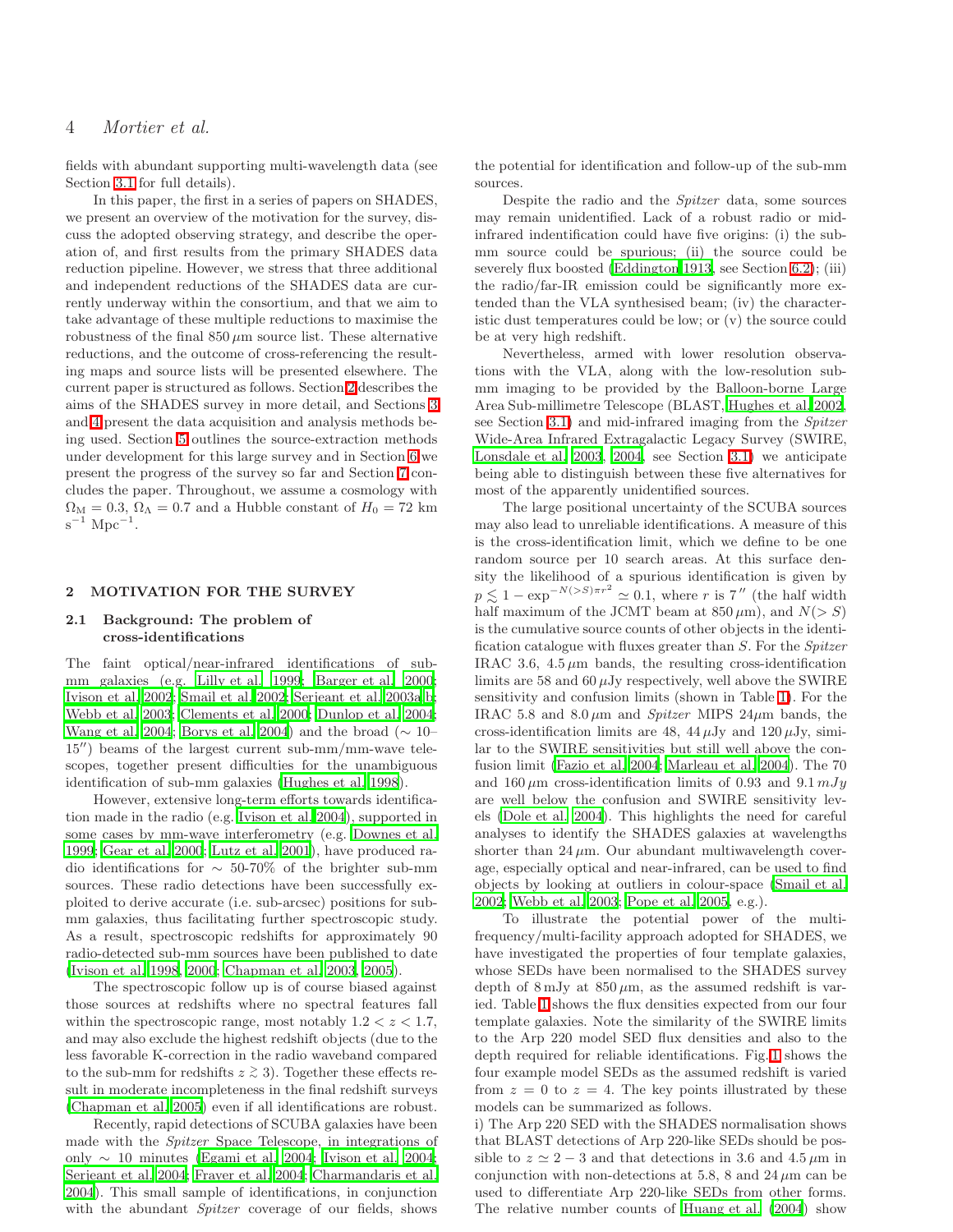that higher wavelength drop-outs do occur; [Le Floc'h et al.](#page-19-33)  $(2004)$  $(2004)$ , using preliminary *Spitzer* MIPS  $(24 \,\mu m)$  results, suggest that the SEDs of high redshift  $(z \geq 1)$  sources in the Lockman Hole East and the Extended Groth Strip are well fitted by an Arp 220-like model.

ii) M82 is another prototypical star-forming galaxy and galaxies with M82-like SEDs should be visible at BLAST depths out to  $z \approx 3$  and *Spitzer* SWIRE depths out to  $z \approx 4$ using the IRAC (3.6-8  $\mu$ m) wavebands.

iii) The SED of HR10, a high-redshift, extremely-red galaxy, is well matched out to redshifts of  $z \approx 2 - 3$  with BLAST and  $z \approx 3-4$  at shorter wavelengths. HR10 would be defined as a ultraluminous infrared galaxy (ULIRG) by its infrared luminosity.

iv) The SED of NGC 1068, dominated by an AGN-heated dusty torus, is discussed in more depth in Section [2.2.3.](#page-5-2)

These models illustrate that the mid-infrared and farinfrared flux-density limits for the coverage of the SHADES fields will detect sub-mm galaxies to redshifts  $z \stackrel{\textstyle <}{\sim} 4$ , comparable to that from the deepest radio integrations. We can confirm these expectations using the properties of existing SCUBA galaxies which have been detected at  $24 \mu m$ [\(Egami et al. 2004](#page-18-32); [Frayer et al. 2004](#page-18-33)). These have been found to have  $24 \mu m$  flux densities ranging from 80 to  $2800 \,\mu\text{Jy}$ , although the median flux is  $230 \,\mu\text{Jy}$  and half of the detections lie in the range  $160 - 370 \,\mu\text{Jy}$ . Such measurements compare favourably with the anticipated SWIRE  $5\sigma$ survey limit of  $105 \mu Jy$  at  $24 \mu m$  (Lonsdale et al. 2004). The deeper Spitzer GTO data may also detect many of the submm galaxies at other wavelengths.

#### 2.2 SHADES science goals

## 2.2.1 Measurement of the cosmic history of massive dust-enshrouded star-formation activity

A key constraint in the phenomenology of galaxy formation is the cosmic history of dust-enshrouded star formation, observed via the evolution of far-infrared luminosity density. The flat sub-mm selection function is wellknown to give sub-mm galaxy surveys an informative constraint on the far-infrared luminosity density throughout most of the Hubble volume (e.g. [Franceschini et al. 1991;](#page-18-40) [Blain & Longair 1996](#page-18-41)). Spectroscopic redshifts or photometric redshift estimates are clearly essential to constrain the evolving far-infrared luminosity density, but the identifications have proved challenging (see above). Moreover, even when secure identifications are available, the optical or near-infrared spectroscopic follow-up observations are timeconsuming, typically requiring  $> 2$  hours of integration on each target with 8–10m-class telescopes, and are not guaranteed of success (e.g. [Chapman et al. 2003](#page-18-30); [Simpson et al](#page-19-34) [2004](#page-19-34)).

However, even in the absence of an optical or nearinfrared identification photometric redshifts can still be derived on the basis of long-wavelength (i.e. radio–to– far-infrared) photometry. The simplest of these methods uses a single colour ratio between observations at  $850 \mu m$  and  $1.4 \text{ GHz}$  [\(Carilli & Yun 1999](#page-18-42); [Dunne et al. 2000;](#page-18-43) [Rengarajan & Takeuchi 2001\)](#page-19-35) to discriminate between low and high-z star-forming galaxies. This method applied to a sample of 30 sources [\(Ivison et al. 2002\)](#page-19-21) produces estimated redshifts accurate to  $\delta z \simeq 0.4$ –1.5.

Despite the dust temperature – redshift degeneracy present in FIR sources [\(Blain 1999b;](#page-18-44) [Blain, Barnard & Chapman 2003](#page-18-45)), extension of this method to include multiple colour information in the radio to sub-mm bands allows the derivation of photometric redshifts with accuracies of  $\delta z \simeq 0.5$  or better [\(Yun & Carilli](#page-19-36) [2002](#page-19-36); [Hughes et al. 2002](#page-18-36); [Aretxaga et al. 2003](#page-18-46), [2005](#page-18-47); [Wiklind 2003\)](#page-19-37), even taking into account the full range of dust properties present in the local galaxy analogues. The most recent comparison of photometric and spectroscopic redshifts for blank field sub-mm sources yield a dispersion of  $\delta z \sim 0.3$  when three or more long-wavelength detections are available [\(Aretxaga et al. 2005](#page-18-47)). Uncertainties due to the temperature-redshift degeneracies could be further reduced by performing spectroscopic calibration upon a representative subset of the sample [\(Blain et al. 2004\)](#page-18-48).

For those sources for which near-infrared or midinfrared identifications are secured, a complementary (and in principle independent) method of estimating redshifts is to use the Spitzer Space Telescope and corresponding ground based near-infrared observations to identify the position of the redshifted  $1.6 \mu m$  peak of the nearinfrared stellar continuum using the IRAC  $3-8 \mu m$  bands [\(Simpson & Eisenhardt 1999](#page-19-38); [Sawicki 2002](#page-19-39)). This method gives an indication of which objects lie at redshift  $z \, \gtrsim \, 1.5$ and obtains redshift estimates accurate to  $\delta z \sim 0.5$  at  $z \stackrel{\scriptstyle <}{\phantom{}_{\sim}} 1.5$  independent of the BLAST and VLA measurements. Where optical photometry is available, the photometric redshift is more accurate still [\(Pope et al. 2005\)](#page-19-32).

Given the need to break the sample into a few redshift bins, while maintaining statistically useful numbers in each bin, we require of the order of 100 sources in total in order for the  $N(z)$  histograms to be able to differentiate between available models [\(van Kampen et al. 2005](#page-19-16)). The combined multiwavelength data are expected to yield a redshift resolution of better than  $\delta z \simeq 0.5$  for 300 galaxies, using spectroscopically calibrated photometric redshifts (Aretxaga et al. 2005).

# 2.2.2 Determination of whether SCUBA galaxies are progenitors of present-day massive elliptical galaxies

The high inferred star formation rates of sub-mm galaxies, while consistent with expectations for proto-ellipticals, nevertheless do not provide unambiguous evidence that they are progenitors of massive elliptical galaxies. This is both because the duration of the starburst is unknown, and because the derived star-formation rate is sensitive to the assumed temperature and initial mass function of the mass distribution [\(Larson 1998;](#page-19-14) [Baugh et al. 2005](#page-18-19)). In contrast, the clustering of bright SCUBA sources on scales of up to ∼ 10 Mpc offers a potentially very powerful constraint on the nature of the sub-mm population [\(Percival et al. 2003](#page-19-40)), given even a relatively broad ( $\delta z \simeq 0.5$ ) constraint on the estimated redshifts of individual sources (van Kampen et al. 2005). As discussed in van Kampen et al. (2005), to sample the sub-mm population over such scales requires a degree-scale survey ( $1°$  is 29 Mpc at  $z = 2$  in our adopted cosmology). Therefore, the desire to probe scales approaching 10 Mpc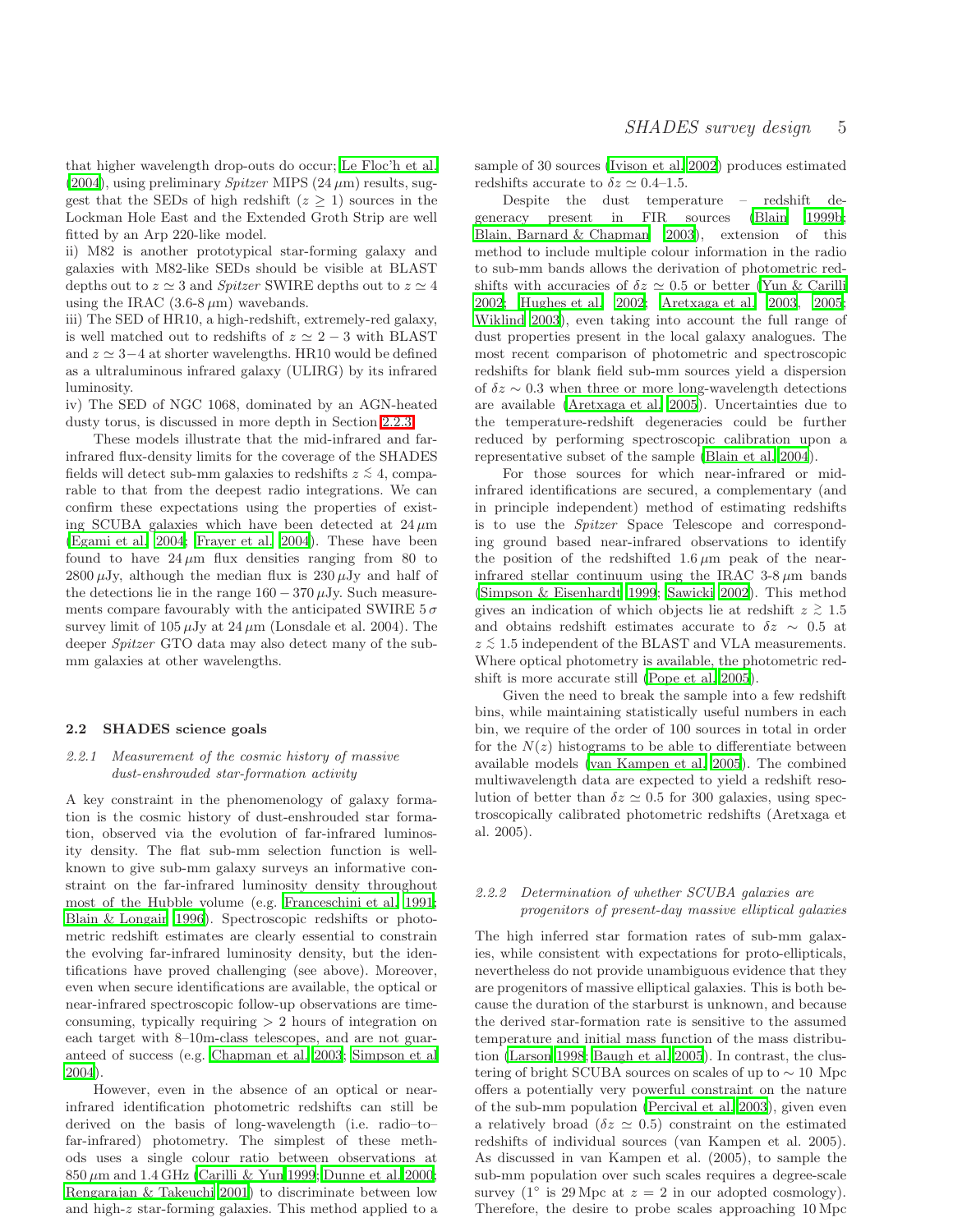# 6 Mortier et al.

provides one of the primary motivations for the eventual areal coverage goal of SHADES (i.e. half a square degree).

Previous blank sky surveys carried out with SCUBA have identified a total of ∼ 100 sources in disparate areas on the sky. These survey fields include the Hubble Deep Field [\(Hughes et al. 1998](#page-18-8); [Serjeant et al. 2003a](#page-19-9); [Borys et al. 2003;](#page-18-10) [Wang et al. 2004;](#page-19-25) [Borys et al. 2004](#page-18-26)), the Hawaii deep field regions [\(Barger et al. 1998](#page-18-9), [1999\)](#page-18-11), the Lockman Hole East and the Elais N2 region in the 8-mJy Survey [\(Scott et al.](#page-19-10) [2002](#page-19-10); [Fox et al. 2002\)](#page-18-49), the Spitzer northern continuous viewing zone [\(Sawicki & Webb 2005\)](#page-19-41), and the Canada-France Redshift Survey (CFRS) fields by the Canada UK Deep Sub-millimeter Survey (CUDSS; [Eales et al. 1999\)](#page-18-50). However, the resulting composite existing 'sample' of sub-mm sources spans a wide range in intrinsic luminosity and is distributed between many small fields imaged to varying depths. As a result it has proved impossible to derive unambiguous constraints from the apparent clustering strength of these sources [\(Borys et al. 2003](#page-18-10); [Scott et al. 2002](#page-19-10)). By providing a complete and homogeneous sample of the most luminous sub-mm sources in two wide-area fields, SHADES aims to provide the first robust constraints of the clustering properties of the sub-mm galaxy population.

## <span id="page-5-2"></span>2.2.3 Determination of the fraction of SCUBA sources that harbour obscured active galactic nuclei

The *Spitzer*  $3.6-160 \mu m$  data from the SWIRE and GTO surveys [\(Lonsdale et al. 2003](#page-19-29), [2004](#page-19-30); [Egami et al.](#page-18-32) [2004](#page-18-32); [Huang et al. 2004](#page-18-39)) sample the spectral energy distributions in the rest-frame near-infrared and midinfrared. The latter is sensitive to the presence of AGN dust tori, making the Spitzer data key to determining the AGN bolometric fraction in these high-infraredluminosity galaxies (e.g. [Almaini, Lawrence & Boyle](#page-18-51) [1999](#page-18-51); [Efstathiou, Rowan-Robinson & Siebenmorgen 2000;](#page-18-52) [Farrah et al. 2002\)](#page-18-53). Most torus models show warm colour temperatures which therefore would not contribute significantly to the sub-mm flux.

X-ray visible AGN and sub-mm sources are only rarely coincident in shallow X-ray observations [\(Bautz et al. 2000;](#page-18-54) [Fabian et al. 2000;](#page-18-55) [Waskett et al. 2003](#page-19-42); [Almaini et al. 2003](#page-18-13)) and yet seem to trace similar structures on arcminute scales in the Elais N2 field [\(Almaini et al. 2003\)](#page-18-13). Possibly, these two populations represent different, relatively short-lived, phases in the formation of massive objects at high redshift. Alternatively, the majority of SCUBA sources may contain a massive and active black hole that is too heavily obscured to be detected with the current X-ray surveys. Such Compton-thick objects may be associated with the formation of super-massive black holes. Some X-ray objects have been found to have a sub-mm source associated with them (e.g. [Barger et al. 2001](#page-18-56)) and [Alexander et al. \(2003](#page-18-57), [2005](#page-18-58)) suggest that even those sub-mm galaxies without an X-ray counterpart could contain low luminosity AGN. However, as Alexander et al. point out, the sub-mm emission in these galaxies would be dominated by star formation and not the AGN, so any estimates of star formation rates would not be affected.

The NGC 1068 SED in Fig. [1,](#page-6-0) normalised to the SHADES sensitivity, demonstrates that hyperluminous AGN dust tori in the SHADES survey, with the AGN dominating even the sub-mm flux, should be detectable in the Spitzer 24 – 160  $\mu$ m and BLAST 250 – 500  $\mu$ m bands at redshifts of up to  $z = 2$ . In this extreme limiting case, the SED is dominated by the dust torus, with little contribution from circumnuclear star formation. [Ivison et al. \(2004](#page-19-26)) and [Egami et al. \(2004](#page-18-32)) have already shown that Spitzer  $24 \mu m$  photometry is efficient at demonstrating the presence of AGN in cases where the AGN makes a much smaller bolometric contribution, compared to that of the star formation; this AGN detection is particularly effective when combined with photometry in the IRAC bands [\(Ivison et al. 2004](#page-19-26)).

## <span id="page-5-1"></span><span id="page-5-0"></span>3 DATA ACQUISITION

## 3.1 The survey fields

The half square degree to be covered by SHADES is split between two survey fields – the Lockman Hole East (field centre approximately  $10^{\rm h}$   $52^{\rm m}$   $28^{\rm s}$   $+57^{\circ}$   $22'$   $20'$ ) and the Subaru/XMM-Newton Deep Field (SXDF, 02h 18m 00s)  $-05^{\circ}$   $00'$   $00'')$  . The fields were chosen for their low Galactic cirrus (100  $\mu$ m surface brightness ~ 1MJy sr<sup>-1</sup>) and benefit from abundant cospatial multi-wavelength data. The declination of the source fields and their spread in RA make these fields observable for the majority of the year using the JCMT as well as being accessible to BLAST, Spitzer, the VLA, UKIRT, Subaru, Keck and Gemini telescopes. The decision to include an equatorial field was partly driven by the desire to provide a sub-mm source catalogue accessible to ALMA.

Observations in the Lockman Hole East are being extended around the 151 arcmin<sup>2</sup> observed as part of the SCUBA 8-mJy Survey [\(Scott et al. 2002](#page-19-10)). The direction and shape of this extension is driven primarily by the existence of ultra-deep VLA imaging at 1.4 GHz.

The specific choice of the SXDF as the equatorial field was motivated by the existence of deep XMM–Newton imaging, associated deep VLA observations at 1.4 GHz, and existing deep multi-colour optical imaging obtained with the Subaru telescope.

The near-infrared  $(J, H, K)$  imaging for both fields will be provided by the new UKIRT WFCAM instrument as part of the UK Infrared Deep Sky Survey (UKIDSS). Specifically, the Ultra Deep Survey (UDS) component of UKIDSS will cover 0.77 deg<sup>2</sup> to  $K \simeq 23$  in the SXDF, while the Deep Extragalactic Survey (DXS) in UKIDSS will map the SHADES Lockman field to  $K \simeq 21$ .

Further multi-wavelength coverage comes from BLAST  $(500, 350 \text{ and } 250 \mu \text{m})$  surveys in our fields and two *Spitzer* surveys – the SWIRE Legacy Survey [\(Lonsdale et al. 2003](#page-19-29), [2004](#page-19-30)) and the Guaranteed Time Observations (GTO) data [\(Egami et al. 2004](#page-18-32); [Huang et al. 2004](#page-18-39)). The BLAST survey is expected to be confusion limited at all wavelengths, corresponding to a  $5\sigma$  flux density at the confusion limit of approximately 25 mJy in all three bands (derived from [Rowan-Robinson 2001](#page-19-43)). The SWIRE survey flux density limits are shown in the first row of Table [1.](#page-7-1) Various pointed followups are also underway including using SHARC-II at the Caltech Sub-millimeter Observatory (CSO).

The BLAST  $500 \mu m$  data are expected to be deeper than the SCUBA 450  $\mu$ m data because the SCUBA observations are deliberately restricted to be conducted in only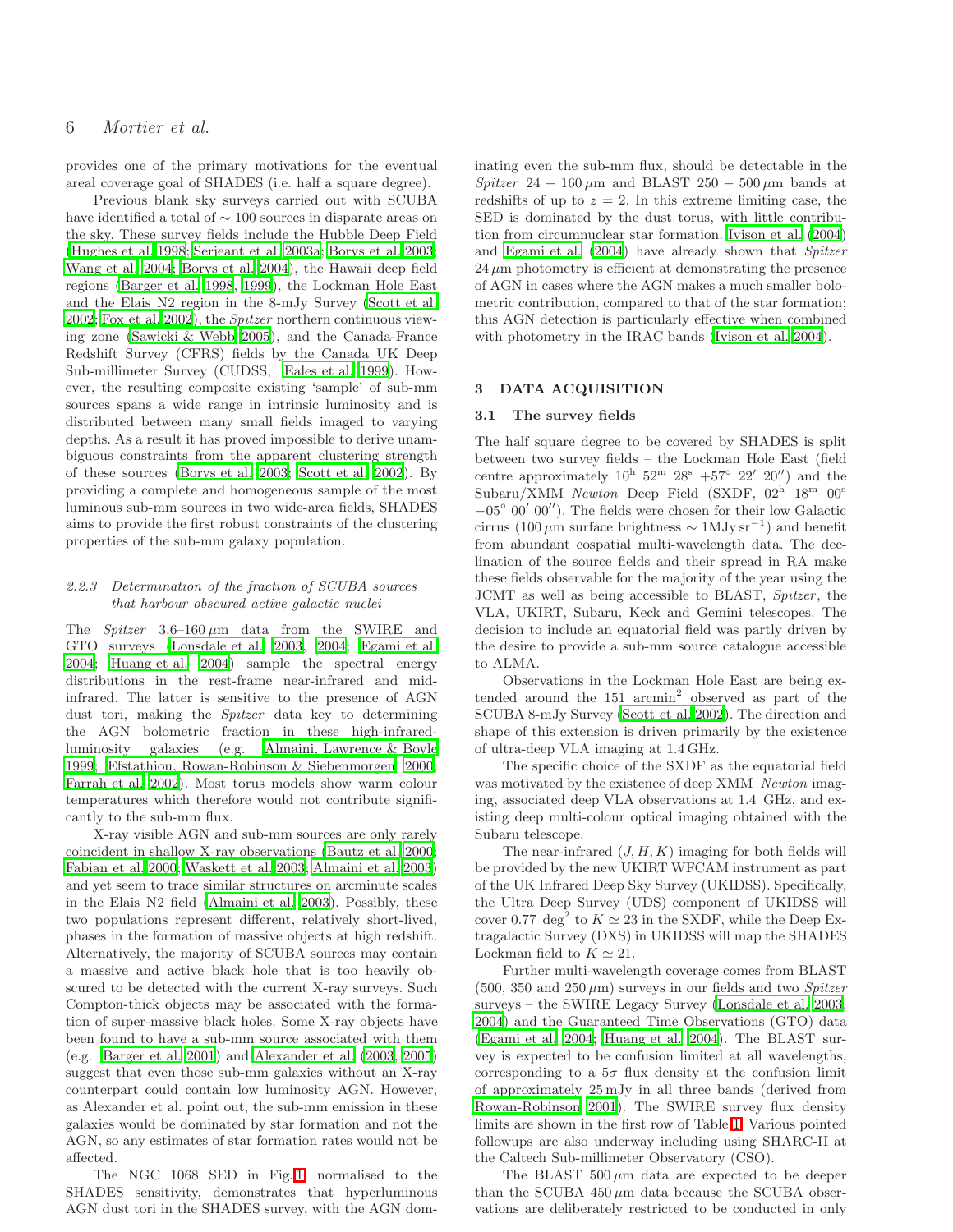

<span id="page-6-0"></span>Figure 1. Model spectral energy distribution plots of template galaxies with survey sensitivities overplotted. Filled circles: SWIRE sensitivities 500 seconds,  $5\sigma$  [\(Lonsdale et al. 2004](#page-19-30)). Open triangles: The pre-flight Spitzer sensitivities for 70 and 160  $\mu$ m are shown whilst the SWIRE team re-assess their observing strategy due to the degraded MIPs sensitivities, although currently these are expected to be two to three times worse. Filled triangles: The pre-flight BLAST confusion limit estimates (derived from [Rowan-Robinson](#page-19-43) [2001](#page-19-43)) of 25 mJy; the sensitivity estimates [\(Hughes et al. 2002](#page-18-36)) are in the range 15 − 25 mJy. Filled diamonds: SHADES survey sensitivities of 8 mJy at  $850 \mu m$  and  $75 \text{ mJy}$  at  $450 \mu m$ . Models have been normalised to the SHADES survey depth of 8 mJy at  $850 \,\mu m$ . Top left panel: Arp 220 – a highly-obscured local starburst galaxy (note: it is also a ULIRG [Elbaz et al. 2002](#page-18-59)). Top right panel: NGC1068 – a typical Seyfert galaxy [\(Efstathiou, Hough & Young 1995](#page-18-60)). Bottom left panel: M82 – an irregular dusty star-forming galaxy [\(Efstathiou, Rowan-Robinson & Siebenmorgen 2000\)](#page-18-52). Bottom right panel: HR10 – a high-redshift, extremely-red galaxy [\(Takagi, Hanami & Arimoto 2004\)](#page-19-44). Bolometric  $(3-1000 \,\mu m$  rest-frame) luminosities for each model, as normalised, are shown in the legends.

grade 2–3 weather ( $\tau_{225\,\text{GHz}} \simeq 0.05 - 0.10$ ; this restriction was adopted to allow other, smaller programmes on the JCMT to best exploit the rare, grade-1, conditions). Because the  $450 \mu m$  SCUBA data will be of only moderate quality, we expect few sources to be detected in the  $450 \,\mu \text{m}$  maps. Therefore, in this paper, we focus primarily on the  $850 \,\mu m$ data.

#### 3.2 SCUBA technical information

SCUBA is composed of two arrays of bolometers that view the same region of sky simultaneously, a long wave array of 37 bolometers used at  $850 \,\mu m$  and a short wave array of 91 detectors used at  $450 \mu m$ . The pixels are arranged in a hexagonal pattern, with the feedhorns close-packed. The bolometer performance improves with decreasing temperature, so SCUBA has a helium cooling system to improve detector sensitivity. Thermal noise from the sky and local surroundings dominates at millimetre wavelengths.

The SHADES survey is conducted in jiggle-mapping mode. The SCUBA bolometers instantaneously undersample the sky but are dithered in a 64-point pattern to ensure that, overall, the sky is sampled at the Nyquist frequency or better at both wavelengths. Further details on SCUBA can be found in [Holland et al. \(1999](#page-18-61)).

The terrestrial atmosphere and thermal emission from the telescope both contribute to a strong background (∼1 Jy per square arcsec) and the atmospheric part of this emission varies rapidly. By rapidly chopping the secondary mirror and nodding the entire telescope these effects are reduced, leaving a residual atmospheric noise which is common-mode to and therefore uniform across the whole array of bolometers.

Jiggle-maps are coadded to improve the signal to noise ratio (hereafter S/N) allowing measurements of signals that are tens to hundreds of thousands of times fainter than the background.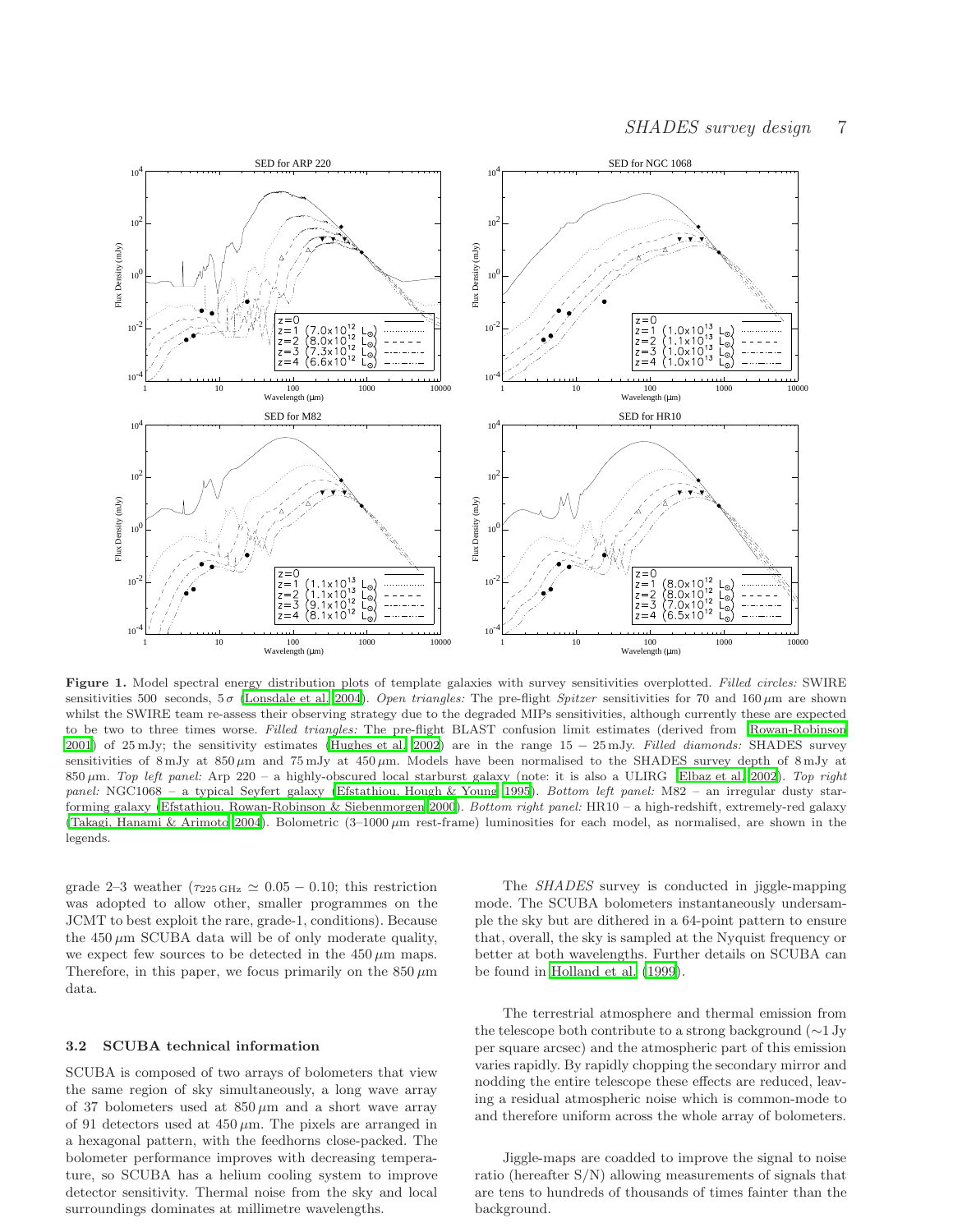| Wavelength                                                                            | $3.6 \,\mu m$                                                 | $4.5 \,\mathrm{\mu m}$                                            | $5.8 \,\mathrm{\mu m}$                                            | $8.0 \,\mu m$                                        | $24 \,\mu m$                                 | $70 \,\mu m$                                                           | $160 \,\mathrm{\mu m}$                                                          |
|---------------------------------------------------------------------------------------|---------------------------------------------------------------|-------------------------------------------------------------------|-------------------------------------------------------------------|------------------------------------------------------|----------------------------------------------|------------------------------------------------------------------------|---------------------------------------------------------------------------------|
| SWIRE $5\sigma$ in 500s $^{\dagger}$<br>$***$<br>$S_{conf}$<br>$N_{src}$ <sup>‡</sup> | $3.7 \mu Jy$<br>$1.5 \,\mu\text{Jy}$ 1<br>$1.7$ <sup>-1</sup> | $5.3 \mu Jy$<br>$1.5 \mu Jy$ $\blacksquare$<br>$1.4$ <sup>9</sup> | $48 \mu Jy$<br>$8.3 \mu Jy$ <sup>9</sup><br>$0.84$ $\blacksquare$ | $37.7 \mu Jy$<br>$5.4 \mu Jy$<br>$0.81$ <sup>9</sup> | $106 \mu Jy$<br>$88 \mu \mathrm{Jy}$<br>0.13 | $6 \,\mathrm{mJy}^{\dagger}$<br>$5.3 \,\mathrm{mJy^{\S}}$<br>$0.009\%$ | $50 \,\mathrm{mJy}^{\dagger}$<br>$48 \,\mathrm{mJy}^{\S}$<br>0.003 <sup>8</sup> |
| ARP 220 $z = 2^*$                                                                     | $22 \mu Jy$                                                   | $23 \mu Jy$                                                       | $26 \mu Jy$                                                       | $17 \mu Jy$                                          | $0.21 \,\mathrm{mJy}$                        | $3.7 \,\mathrm{mJy}$                                                   | $62 \,\mathrm{mJy}$                                                             |
| ARP 220 $z = 4$ <sup>*</sup>                                                          | $3.5 \,\mu Jy$                                                | $5.2 \mu Jy$                                                      | 6.1 $\mu$ Jy                                                      | $6.9 \mu Jy$                                         | $6.0 \mu Jy$                                 | $0.17 \,\mathrm{mJy}$                                                  | $4.3 \,\mathrm{mJy}$                                                            |
| NGC 1068 $z = 2$                                                                      | $9.6 \mu Jy$                                                  | $22 \mu Jy$                                                       | $55 \,\mu\text{Jy}$                                               | $0.16 \,\mathrm{mJy}$                                | $3.3 \,\mathrm{mJy}$                         | $16 \,\mathrm{mJy}$                                                    | $32 \,\mathrm{mJy}$                                                             |
| NGC 1068 $z = 3^*$                                                                    | $2.6 \mu Jy$                                                  | $3.9 \mu Jy$                                                      | $10 \mu Jy$                                                       | $32 \mu Jy$                                          | $0.86\,\mathrm{mJy}$                         | $5.4 \,\mathrm{mJy}$                                                   | $12 \,\mathrm{mJy}$                                                             |
| M82 $z = 2$ <sup>*</sup>                                                              | $74 \mu Jy$                                                   | $0.11 \,\mathrm{mJy}$                                             | $0.15 \,\mathrm{mJy}$                                             | $0.11 \,\mathrm{mJy}$                                | $1.4 \,\mathrm{mJy}$                         | $9.6 \,\mathrm{mJy}$                                                   | $58 \,\mathrm{mJy}$                                                             |
| $M82 z = 4$                                                                           | $4.2 \mu Jy$                                                  | $10 \mu Jy$                                                       | $19 \mu Jy$                                                       | $36 \mu Jy$                                          | $38 \mu Jy$                                  | $1.1 \,\mathrm{mJy}$                                                   | $5.3 \,\mathrm{mJy}$                                                            |
| HR10 $z = 2^{\star}$                                                                  | $71 \mu Jy$                                                   | $0.12 \,\mathrm{mJy}$                                             | $0.15 \,\mathrm{mJy}$                                             | $0.11 \,\mathrm{mJy}$                                | $0.36 \,\mathrm{mJy}$                        | $6.6 \,\mathrm{mJy}$                                                   | $44 \,\mathrm{mJy}$                                                             |
| HR10 $z = 4$ <sup>*</sup>                                                             | $2.4 \mu Jy$                                                  | $6.6 \mu Jv$                                                      | $19 \mu Jv$                                                       | $39 \mu Jv$                                          | $20 \mu Jv$                                  | $0.28 \,\mathrm{mJy}$                                                  | $5.0\,\mathrm{mJy}$                                                             |

<span id="page-7-1"></span>Table 1. Comparison of the Spitzer survey flux density limits with galaxy populations normalised to the SHADES depth of 8 mJy at 850  $\mu$ m. Also listed are the effective cross-identification limits (as described in the text).

†SWIRE limits from [Lonsdale et al. \(2004](#page-19-30)).

The SWIRE team is currently re-assessing the observing strategy due to the degraded MIPS sensitivities.

The values shown here for 70 and  $160 \mu m$  sensitivities are pre-flight estimates only.

\*\* Confusion limit from observed source counts, of one source per 40 SCUBA beams (7" radius circle)

<sup>‡</sup>Number of observed sources per SCUBA 850  $\mu$ m beam (7'' radius circle) greater than the SWIRE limit.

¶Number counts from [Fazio et al. \(2004\)](#page-18-37)

When counts from Marleau et al.  $(2004)$ 

§Number counts from [Dole et al. \(2004](#page-18-38))

#### 3.3 The observing strategy

The survey makes use of close-packed hexagonal geometry to place jiggle-maps in an interleaved positioning scheme. This provides as uniform a noise level across the survey field as practicable, as well as ensuring that each sky position is covered by multiple bolometers. Fig. [2](#page-8-0) shows one interleaved 'tripos' pattern, illustrating the central triangular region covered uniformly by the three hatched jiggle-maps.

The tripos system of three overlapping maps is observed for each of six different chop-throw and chop position angle (PA) combinations. This is a significant departure from the previous survey strategy most similar to SHADES, that adopted for the 8-mJy survey [\(Scott et al. 2002](#page-19-10); [Fox et al.](#page-18-49) [2002](#page-18-49)). We specifically chose the six chop throws motivated by the Emerson-II chop throw methodology [\(Emerson 1995](#page-18-62)) i.e. chop throws of 30", 44", 68", at PAs of zero and 90 degrees in right ascension/declination co-ordinates. This choice of chop throw and PA ensures that no Fourier modes larger than the beam and smaller than the largest chop throw are lost entirely. The source extraction from these multiple chop throw maps is discussed below (Section [5\)](#page-10-0). By observing each of the chop throw/PA combination maps at different airmasses, the noise levels in each tripos should ensure an even coverage. Thus, one chop throw / chop PA combination will always be observed within a particular airmass range; while it would be possible to balance the airmasses evenly over the chops in order to avoid correlating the chop strategy with airmass, our adopted strategy makes observing decisions easy enough to maintain a low error rate. In addition, the jiggle-maps at each tripos position are observed in a priority order which keeps the survey area approximately circular at any time, in order to minimise the perimeter area which will have lower signal-to-noise.

In the SXDF, the observing strategy has been to extend the region from the centre of the field in a spiral manner. The area of Lockman Hole East already covered by the 8-mJy survey has not been repeated, since the noise level of this area is already at the required depth. Therefore, as discussed above, the new SCUBA data have been extended around the existing 8-mJy Lockman Hole East data.

## <span id="page-7-0"></span>4 THE DATA REDUCTION PROCESS

We discuss here the Interactive Data Language (IDL) reduction pipeline developed for SHADES from the original 8-mJy survey reduction process [\(Scott et al. 2002](#page-19-10); [Serjeant et al.](#page-19-9) [2003a](#page-19-9)). This process flat-fields the data, combines the data from the individual chops and nods, and corrects for the effect of the atmosphere using an extinction correction routine. The pipeline also corrects for noisy bolometers and fast transient spikes in the data, e.g. cosmic rays (see below). In order to extract spatial information, the jiggle-map data can be regridded onto rectangular co-ordinates. The improvements and variations on the 8-mJy survey pipeline made for the SHADES data are listed below; for further details of this reduction method (see [Serjeant et al. 2003a](#page-19-9)).

#### 4.1 Extinction corrections

Sky absorption caused by water vapour in the atmosphere was previously removed from the data using smoothed CSO sky-dip measurements extrapolated to 850 and  $450 \,\mu m$  (using the conversion relations give by [Archibald et al. \(2002](#page-18-63))) or by SCUBA sky-dip measurements when insufficient CSO data were available. CSO tau sky monitors take sky-dip readings at 225 GHz every 10 minutes. SCUBA sky-dips have the benefit of being at the observation wavelength but are taken at a different time to the observations. The new pipeline preferentially uses the water vapour radiometer data (WVM, [Wiedner et al. 2001](#page-19-45)), available since July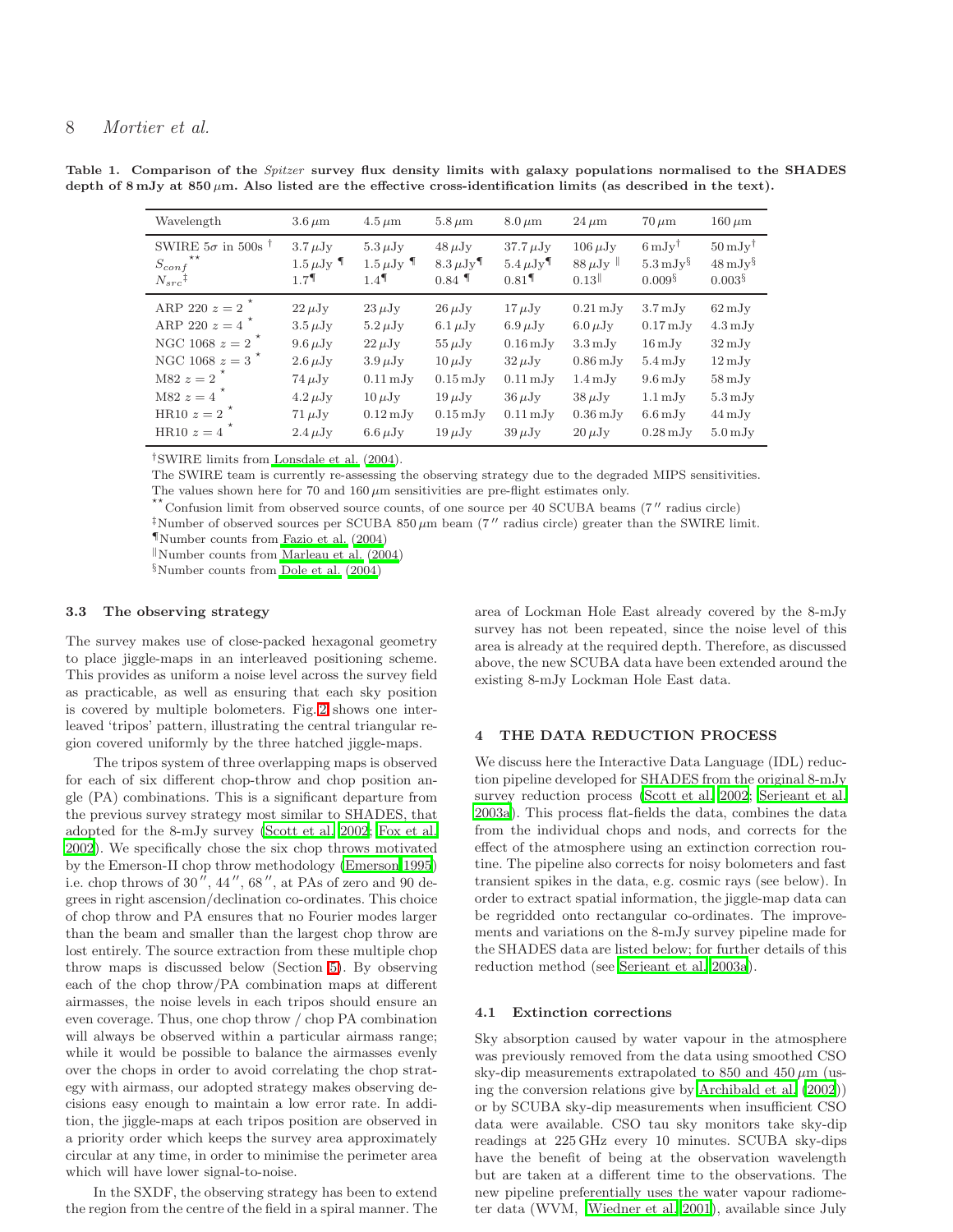

<span id="page-8-0"></span>Figure 2. The 'tripos' positioning scheme. Individual jigglemaps (2.6 ′ diameter) are represented as large hatched circles; only three of these are plotted for clarity, but the centres of the others are marked with small open circles. This pattern of overlapping jiggle-maps, in conjunction with observing different chop throw/PA combinations at different airmasses, provides an approximately uniform coverage over the map. These three hatched jiggle-maps, with centres marked by filled circles, comprise one 'tripos'. Only these three positions contribute to the data within the triple-hatched triangle formed by the filled circles. Any other triangular region is covered by its own combination of three jigglemaps. The jiggle-map positions shown by the open circles are observed sequentially in a spiral manner from the centre of the map outwards; the resulting roughly circular areal coverage minimises the perimeter, which has lower coverage and so lower S/N than the rest of the survey.

2000, that are taken at the same time and azimuth as the observation at a frequency of 183 GHz every six seconds. These WVM data have been converted into 225 GHz values, allowing for the elevation corrections, by Weferling (priv. comm.). The WVM data are smoothed over 18 seconds – a timescale similar to that of the nod – and applied to the data. We have undertaken a comparison of the WVM, SCUBA skydip and CSO sky-dip data, and find that they agree to within 10% when converted to 225 GHz opacity. This corresponds to derived flux-density uncertainties of a few percent. The sky extinction correction from the WVM has the advantage of being able to reliably fit variations which occur over the course of a single map as well as over the course of the night. It is therefore used for all nights where the necessary data are available.

#### <span id="page-8-1"></span>4.2 Bolometer and sky noise analysis

In what follows we refer to a single measurement (i.e. the average of 8 chop cycles subtracted between the 2 nod positions) from a single bolometer as a 'readout'. Each readout represents approximately 2 seconds of integration time.

The noise in our data varies with time and between bolometers. As the noise was found to vary significantly on timescales significantly longer that  $\sim 100$  readouts, we decided to measure the noise in 128-readout groups for each bolometer. This is achieved by fitting a Gaussian to the histogram of readouts of a 128-readout group. Outliers in these readout distributions at the  $> 3\sigma$  level are flagged as glitches. This filters out cosmic rays. Instrument systematics should be removed by the nodding technique. We find, nevertheless, that there is still residual sky emission in the data, caused by the sky level varying on timescales less than that of the nod. This level is difficult to characterise, but appears to be common to all bolometers in the array, taking into consideration the noise level of individual bolometers. The average in the form of the mode of the data is found by fitting a Gaussian to the data from all bolometers for each of the long/short wavelength bolometer groups for each time step. The DC-offset over the long/short array is then removed for each time step. Sky levels are evaluated independently at each wavelength so that two flux readings can be taken at different wavelengths from the data. Higher order terms of the sky-level are not removed in this method as they have been found not to be significant.

A significant difference from the 8-mJy survey is the presence of a spike in the power spectrum of some of the bolometers at a period of roughly 16 samples, for dates from the end of 2002 onwards as seen in Fig. [3](#page-9-0) [\(Borys et al. 2004](#page-18-26); [Webb et al. 2004](#page-19-46)). Tests have shown that this effect is only significant for our data between December 2002 and June 2003. This effect presents difficulties for the sky-noise removal program because the frequency is the same as that of the jiggle pattern itself. It has the effect of skewing the distribution of the sky-noise, so that it is not correct to remove the same DC sky level for both those bolometers with the noise spike and those without. Where a significant number (greater than 10) of bolometers are affected in each map, the bolometers with and without the noise spike are treated as individual data sets for the sky-subtraction analysis. The process of bolometer noise measurement and sky subtraction is then iterated.

In the method described in this paper we have not attempted to remove the noise spike, but have simply chosen to isolate the affected bolometers in our sky subtraction. Therefore we do not knowingly allow the presence of the spike to distort the sky subtraction process. As a result our assigned noise level s may not be optimal, although sources lost to the higher noise regions should be accounted for statistically using completeness simulations. An alternative noise spike treatment, which seeks to remove the noise spike from the data time-stream, has been applied to the SHADES data, and the results are almost identical.

Implicitly these algorithms assume the S/N of point sources to be negligible in the bolometer readouts, which can readily be seen to be the case given the thousands of readouts that contribute to the  $3-10\sigma$  sources in sub-mm surveys. However this is not true for calibrators, so for these the noise measurement and deglitching stages are replaced by assigning a noise value that consists of an arbitrary- magnitude noise equivalent flux density (NEFD) value which scales as the square root of the total integration time on each position on the sky [\(Archibald et al. 2002](#page-18-63)).

#### 4.3 Flux calibration

Calibration maps of Mars, Uranus, and secondary objects (the compact non-variable sources 16293−2422, CRL2688, CRL618, HL Tau and the variable sources IRC+10216 and OH231.8) have been used to calculate the flux conversion factors (FCF) for each night [\(Jenness et al. 2000](#page-19-47)). The calibration maps are taken with the same chop throws as the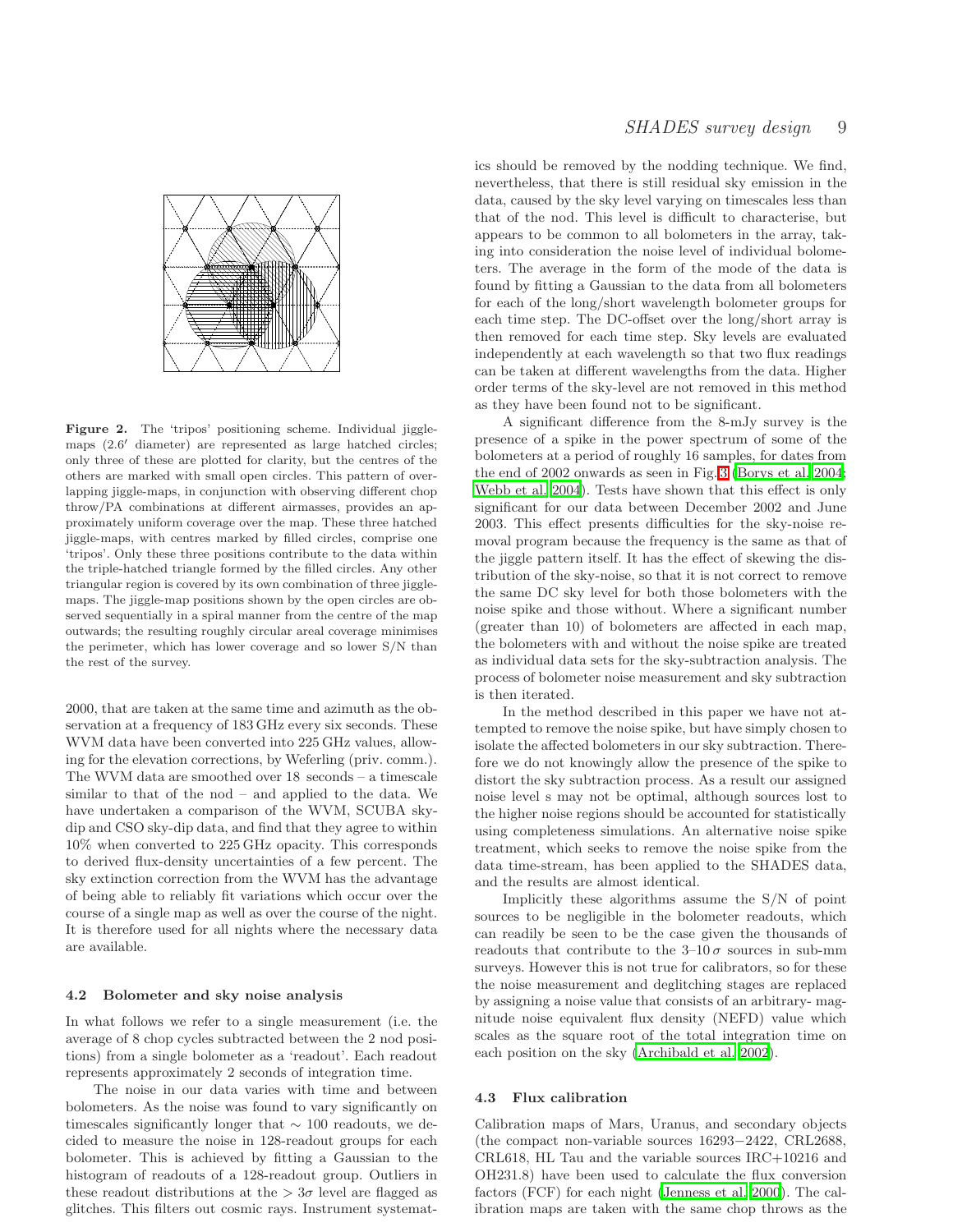

<span id="page-9-0"></span>Figure 3. The spike in the power spectrum of the bolometer readouts. The upper row of plots shows the power spectrum of a typical (in this case the central) bolometer, before (left) and after (right) sky subtraction. The lower row of plots shows the same for a bolometer affected by the power-spike, showing clearly the spike at a period of roughly 16 samples (at the dotted line) and the fact that the power-spike itself has not changed.

observations, and give information on the gain of the telescope as it changes throughout the night in response to dish temperature and environmental effects. The FCF is particularly variable at times around sunrise/sunset. Therefore calibration observations at all three chop throws and positions are taken at the start and end of each observing block, around sunrise/sunset. Extra, single chop throw, observations are also made when many hours of observations have been taken without calibrating.

A source extraction routine identical to that used in the final source extraction analysis is used to find the integrated voltage reading of the calibration source, and this is compared to standard flux values, including adjustments for the known variability of IRC+10216 and OH231.8 [\(Jenness et al. 2002](#page-19-48)), to calculate the FCF. This gives an FCF representing  $JyV^{-1}$  for the total flux of a point source (see Section [5.1\)](#page-10-1). This calibration factor corresponds to the typical notation of Jy per beam. Calibration factors can have an error of up to 10%, because of variation with time and measurement of the sources' integrated flux. The typical variation in FCF across any SHADES shift is approximately 5%, though this is larger when data are taken around sunrise or sunset, or when observing is extended into daylight hours. The FCF data are time-interpolated over the night, as opposed to using the mean value for each half of the night, as was done for the 8-mJy survey.

Some FCFs do not follow the trend of the data for the rest of the night. The most common reason for this is because the calibrator is extended. Mars behaved as a nonpoint source object due to its recent proximity to the Earth and IRC+10216 has a CO/dust envelope of at least 1 arcmin in extent. These observations were not used to calculate the night's FCFs. Approximately 10% of our calibration maps are affected in this way. When abnormal FCFs occur the calibration changes throughout the night are tested using the pointing observations of the secondary calibrators named above.

Where there are no usable calibration values or no

agreement between the pointing observations and calibration observations, standard calibration values are used. Standard calibration values were evaluated using our own sample of calibrator and pointing maps, reduced in IDL. These standard FCFs are approximately 20% lower than the JCMT standards using a SURF reduction, due to the differences in the method used to rebin the data. This systematic difference demonstrates the importance of treating the calibrators in the same way as the sources. One test of these FCFs is to compare the flux densities evaluated for sources with e.g. the flux densities calculated using the 8 mJy survey-reduction method; the flux densities were found not to be systematically affected. Tests were also carried out on the calibration observations to investigate the effect of a noise-weighted source extraction as opposed to replacing the NEFD with a fixed arbitrary value. The differences were much less than the calibration factor errors for the respective wavelengths ( $\sim 1\%$  at 850 µm and  $\sim 10\%$  at 450 µm).

#### 4.4 Pointing corrections

Telescope pointing observations are taken at intervals during the evening to correct for the positioning of the telescope on a source with respect to its pointing model. Whilst these offsets are used during data acquisition, drifts between pointing observations cannot be corrected for at the telescope and so must be applied retroactively. Once applied, the SCUBA2MEM program [\(Jenness & Lightfoot 1998](#page-19-49)), takes them into account when exporting the positions of each bolometer in the time series for further processing by the IDL pipeline. Due to the recent announcement of an error in the tracking model at the JCMT which has affected data taken between August 2000 and April 2003 [\(Tilanus 2004](#page-19-50)), we are making pointing corrections to the maps currently reduced. The errors are in azimuth, but are elevation dependent. 35% of the maps covered in this paper were taken during the affected period. However, the median absolute error of these when combining the offset between a pointing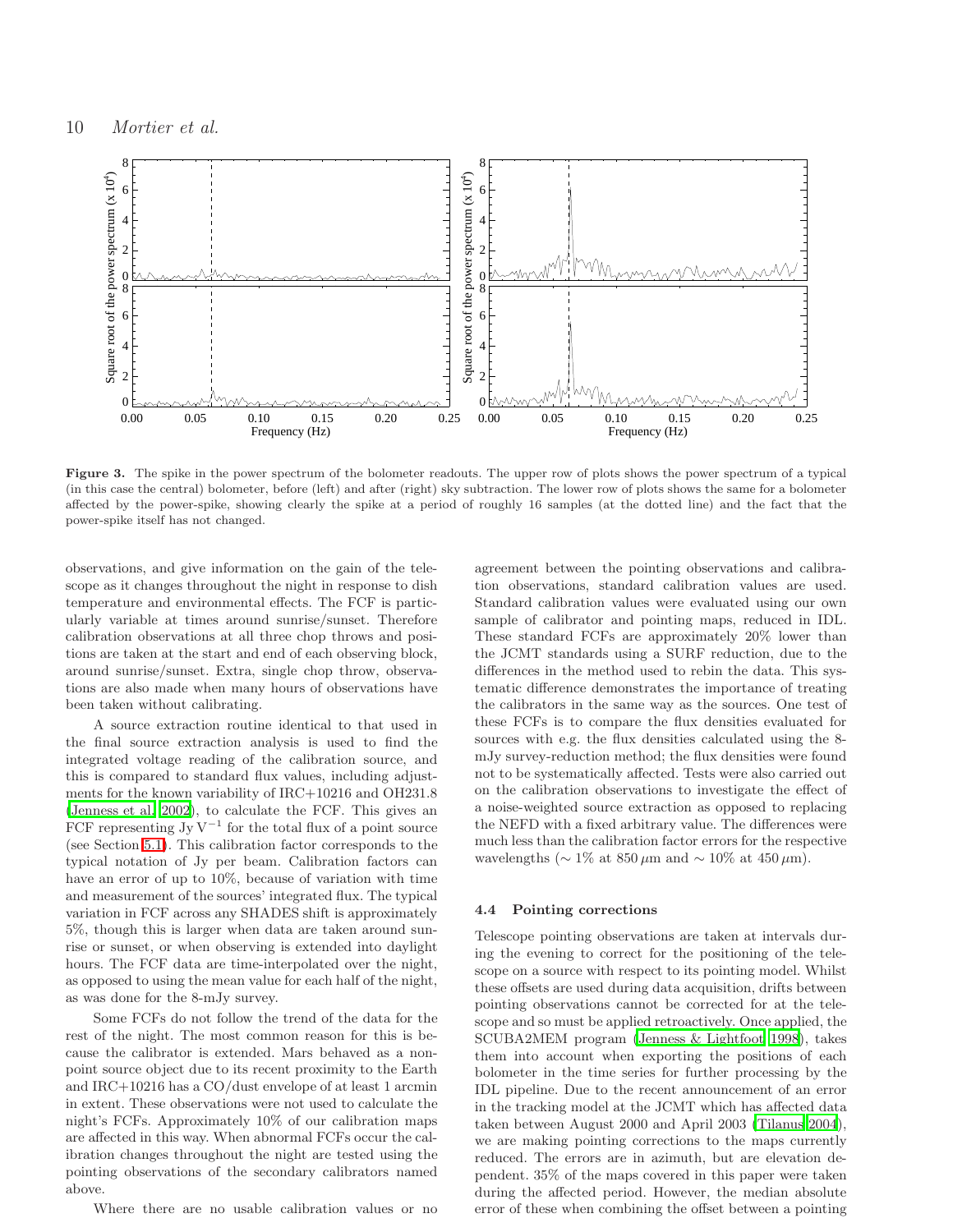observation and its science observation is 0.53′′, with only 15% of the affected maps having an offset of  $> 1.5''$ , which is of a similar level to the usual rms pointing error of 1.3" in each coordinate. The maximum error of any one map is  $5''$ and less than 0.5% of our total maps have a tracking error of  $> 3''$ .

#### <span id="page-10-2"></span>4.5 Making zero-footprint maps

The final images are produced using an optimal noiseweighted drizzling algorithm [\(Fruchter & Hook 2002\)](#page-18-64) with a pixel size of 1 square arcsec. This is the same method as that employed in the SCUBA 8-mJy Survey [\(Scott et al.](#page-19-10) [2002](#page-19-10)) and Hubble Deep Field North [\(Serjeant et al. 2003a](#page-19-9); [Borys et al. 2003\)](#page-18-10) data reductions. Both output signal and noise maps were created, the signal in any single pixel being given by the noise-weighted average of the bolometer readouts for which this is the closest pixel. Unlike a standard shift-and-add technique, which takes the flux density in each detector pixel and places it into the final map over an area equivalent to one detector pixel projected on the sky, drizzling takes the flux density and places it into a smaller area in the final map. Although this significantly reduces the signal-to-noise ratio in each pixel, this approach helps preserve information on small angular scales, provided that there are enough observations to fill in the resulting gaps. The area in the coadded map receiving the flux from one detector pixel is termed the footprint. Our method is an extreme example of drizzling in which the footprint is selected to be as small as is practicable given the pointing errors involved (termed the 'zero-footprint'), effectively placing delta-functions of flux into boxes one arcsec square. This also allows us to represent each bolometer's view of the sky as an independent measurement, i.e. there is no pixel-topixel crosstalk. The spatial variation in the sensitivity of the data is taken into account during source extraction rather than at this map-making stage. For the SHADES data, separate zero-footprint maps are made for each chop throw and position angle.

A possible problem with this methodology is that it is lossy compression: by coadding the data, individual pixels are combined together and information about the distribution of flux readings is lost. However, it is possible during the running of the reduction pipeline to calculate statistics that help evaluate the self-consistency of the data contributing to each pixel and therefore the reliability of the sources that are extracted from the map.

## <span id="page-10-1"></span><span id="page-10-0"></span>5 THE IMAGE PROCESSING PROCEDURE

#### 5.1 Matched filter source-extraction techniques

Convolution of the image with a point spread function (PSF) is the usual method for source extraction and is the optimal point source filter in the case of uniform noise [\(von der Heide](#page-18-65) [1979](#page-18-65); [Eales et al. 1999](#page-18-50), [2000\)](#page-18-66). In the case of non-uniform noise, a method of minimisation of  $\chi^2$  of the data with the PSF is used, which can be expressed as a convolution (for further details see [Serjeant et al. 2003a](#page-19-9)). This method is optimal for point source sensitivity, but is not optimal for spatial resolution and assumes that the sources will not be

resolved or confused. These assumptions can hold for the  $450 \mu m$  data, but are more difficult for the  $850 \mu m$  data in which the beam size is larger and confusion noise is more of a problem.

Indeed, both by examining the data and through clustering arguments it is clear that some sources are partially blended and some are confused. For the science goals of SHADES, it is important that sources fairly close together on the sky can be properly separated, because otherwise much of the potential power of the first radial bin in the angular correlation function,  $w(\theta)$ , will be lost.

Starting from the simple case of unresolved point sources: generalising the source extraction methodology of [Serjeant et al. \(2003a](#page-19-9)), the best fit (minimum  $\chi^2$ ) point source flux at any point on the sky is given by

$$
F = \frac{\sum_{c} S_c W_c \otimes P_c}{\sum_{c} W_c \otimes P_c^2}
$$
 (1)

where  $F$  is the best fit flux,  $c$  indicates the chop throw and position angle combination,  $S$  is the image signal,  $W$  is the reciprocal of image variance, P is the point spread function, and  $\otimes$  indicates convolution. The S/N image is derived using

$$
\frac{F}{\delta F} = \frac{\sum_{c} S_c W_c \otimes P_c}{\sqrt{\sum_{c} W_c \otimes P_c^2}},\tag{2}
$$

where  $\delta F$  is the error on F. In our case, P includes the positive beam and both negative sidelobes.

Simulations shown in Figs. [5](#page-12-1) and [6](#page-13-0) indicate that this multiple chop source extraction yields similar S/N at the peaks as was inserted into the map at the source positions, while removing the problem of negative-chop holes coinciding with other sources.

Sources are currently identified as peaks in the S/N maps, using a connected pixel approach using the IDL LABEL REGION routine (<http://www.rsinc.com>) to find the peak. Sources were identified using multiple S/N threshold cuts between  $3.0\sigma$  and the peak S/N of the map. These multiple cuts allow separation of blended sources, where there are separate peaks. (see Fig. [4\)](#page-11-0).

It can be shown that the method of multiple threshold cuts can deblend Gaussian sources with equal fixed full width half maximum (FWHM) having minimum separation between peaks of  $\sqrt{-2 \sigma^2 ln(p)}$  where FWHM =  $2\sqrt{2ln2\sigma}$ and  $p =$  ratio of the individual sources' peak  $S/N$  where  $0 \leq p \leq 1$ . Sources are found with peaks  $> 3.0\sigma$  and we have a maximum S/N of ∼8. We would therefore consider peaks with separation less than  $\sim$ 8.33". This is comparable to the beam size of the SCUBA beam and therefore this should only become a significant issue if sources are found with much higher  $S/N$ . For the purposes of our completeness and reliability simulations, and for our future source count derivations from this analysis, we only use the method of multiple cuts described above.

Since source counts are not the only science goal, it may be useful to attempt deblending of source pairs which are closer than the beam width. To that end a more sophisticated source deblending algorithm has been developed, building on that detailed in [Scott et al. \(2002](#page-19-10)). In the Scott et al. technique the flux densities of all significant peaks are fitted simultaneously using a maximum-likelihood technique at the positions of the peaks. We have extended this to fit to the spatial position as well as the flux, using the position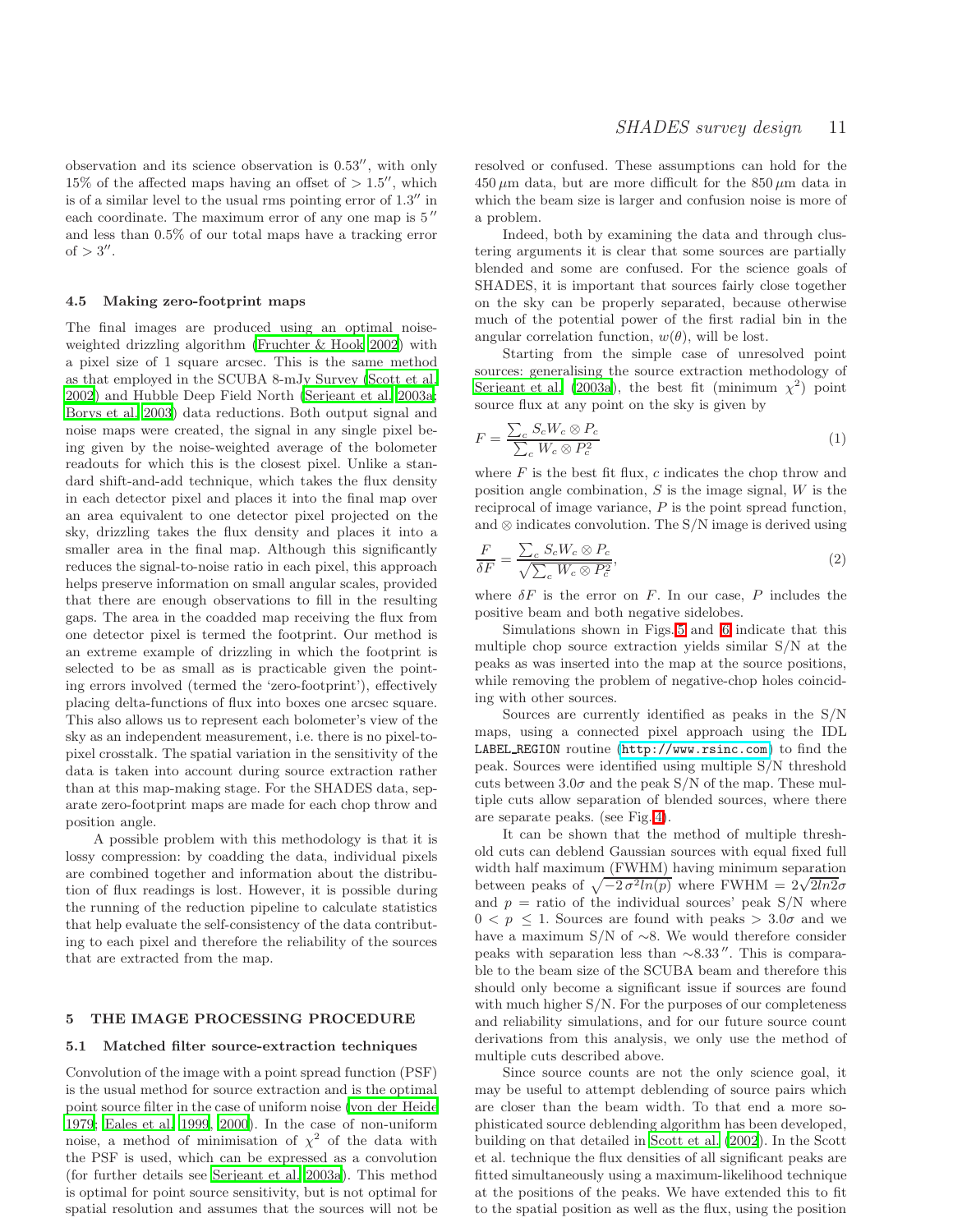# 12 Mortier et al.

<span id="page-11-1"></span>Table 2. The best-fit parameters for fitting two sources to the area around Lockman 850.1 and 850.8. The position and flux errors are formal  $1\sigma$  errors computed from the covariance matrix.

| Position                       | $Flux$ $(mJy)$ | S/N |
|--------------------------------|----------------|-----|
| $10\ 52\ 01.31\ +57\ 24\ 44.4$ | $5.2 + 1.1$    | 4.9 |
| $10\ 52\ 00.33\ +57\ 24\ 19.0$ | $9.3 \pm 1.2$  | 8.0 |



<span id="page-11-0"></span>Figure 4. A connected pixels approach on point-source-filtered data with multiple threshold cuts can identify blended sources which have two separate peaks. The  $4.5\sigma$  cut would identify only the left hand peak, whereas the  $3\sigma$  cut would only identify the right hand one. The  $3.5\sigma$  cut would identify two peaks.

and fluxes of sources from the source-extraction method as a starting point and fitting between one and six sources at each position. This becomes a computationally tractable problem when we consider only the pixels around the  $> 3\sigma$  peaks in the map that would contribute to the flux at that position.

Adding additional sources to the fits can improve the reduced  $\chi^2$ , but these new sources may not necessarily represent the underlying distribution. Distinguishing between two close point sources and some other extended structure (such as a single extended source) implicitly involves constraining the quadropole moment of the image, and as [Lucy \(1992](#page-19-51)) has shown, the signal-to-noise requirements for constraining the higher order multipoles are extremely stringent. Nevertheless, the positions of known sources may be refined using our multi-wavelength data. Such refinement is optimal if one simultaneously fits all the relevant multi-wavelength data, and this can be done within our methodology.

As an example of this methodology, we have attempted to deconvolve Lockman 850.1 and 850.8 using the  $850 \,\mu m$ maps from the 8mJy survey. The reported fluxes of these sources in the 8 mJy survey are  $10.5 \pm 1.6$  mJy and  $5.1 \pm$ 1.3 mJy respectively . We performed the multiple source fitting, and the best fit is given in table [2,](#page-11-1) the covariance matrix of which shows a weak correlation of fluxes with positions and between the fluxes of the two sources.

#### 5.2 Emerson-II deconvolution

An alternative method to construct images is to use the multiple chop strategy to recover the modes missing in any single chop, through the Emerson II deconvolution algorithm

[\(Emerson 1995;](#page-18-62) [Jenness et al. 2000](#page-19-47)). This has been shown to be effective in reproducing sources in data with two chop throws and one position angle, as was the observing strategy applied to the Hubble Deep Field [\(Hughes et al.](#page-18-8) [1998](#page-18-8); [Serjeant et al. 2003a\)](#page-19-9). This is not the only possible methodology, but it has the advantage of having clear precedents in Galactic astronomy (e.g. [Johnstone et al. 2000](#page-19-52); [Pierce-Price et al. 2000](#page-19-53)).

The difference image produced by the chop process during observation can be considered a convolution of the sky with the chop function. Recognising that a convolution in real space is the same as multiplication in Fourier space, the Emerson-II algorithm reconstructs the image by effectively dividing by the chop function in Fourier space. Using this technique, modes in Fourier space are lost where the Fourier transform of the chop function is zero, but these can be filled in using modes from data taken at other chop angles. This method has the benefit of using the flux from the negative chop-holes and folding it back onto the source position. The down-side of this for the Hubble Deep Field data is that modes are lost altogether because the 30′′ and 45′′ are in a 2:3 ratio. In contrast, the chop strategy implemented for SHADES is well suited to this reduction method because the chop throws are incommensurate and the particular values of 30′′, 44′′ and 68′′ have been shown previously to work well with the Emerson-II technique. Fig. [5](#page-12-1) shows an example of the source-extraction method of the primary pipeline, in which a number of sources, simulated using the 8-mJy survey source positions and fluxes, have been extracted using the multiple-chop source extraction described above. Fig. [5](#page-12-1) also shows the alternative method of reconstructing the image using the Emerson-II algorithm (the analogous algorithm for SCUBA scan maps is discussed in [Johnstone et al. 2000\)](#page-19-52).These two algorithms give superficially extremely similar reconstructions; this is partly because the multiple chop throws and position angles distribute the negative sidelobe fluxes over a large number of positions. Although the Emerson-II method may be useful for producing cosmetically clean images, we have not investigated the presence of possible artefacts made by the map-making process, and we prefer to use the direct method outlined in Section [5.1](#page-10-1) to find sources.

Another approach is to use an iterative reconstruction scheme, motivated by Cosmic Microwave Background mapmaking methods (e.g. [Wright et al. 1996](#page-19-54)) and successfully applied to SCUBA scan-maps by [Johnstone et al. \(2000](#page-19-52)). The triple-beam pattern used in jiggle-map mode is more problematic for this approach, since each datum is the difference between one map value and the average of two others. Investigation of the iterative reconstruction of SHADES maps has been of only limited success [\(Lepage 2004](#page-19-55)).

#### <span id="page-11-2"></span>5.3 Comparison of these two methods

To assess the relative merits of these two methods we compare the completeness and reliability of sources found using simulations (see Fig. [6\)](#page-13-0). The simulations have two components. First, a single Gaussian chop profile source is added at a random position in the real zero-footprint chop maps. We then attempt to recover the source (within  $7''$  of the input position and within a factor of two of flux and S/N >3.5) and information about the position and flux of the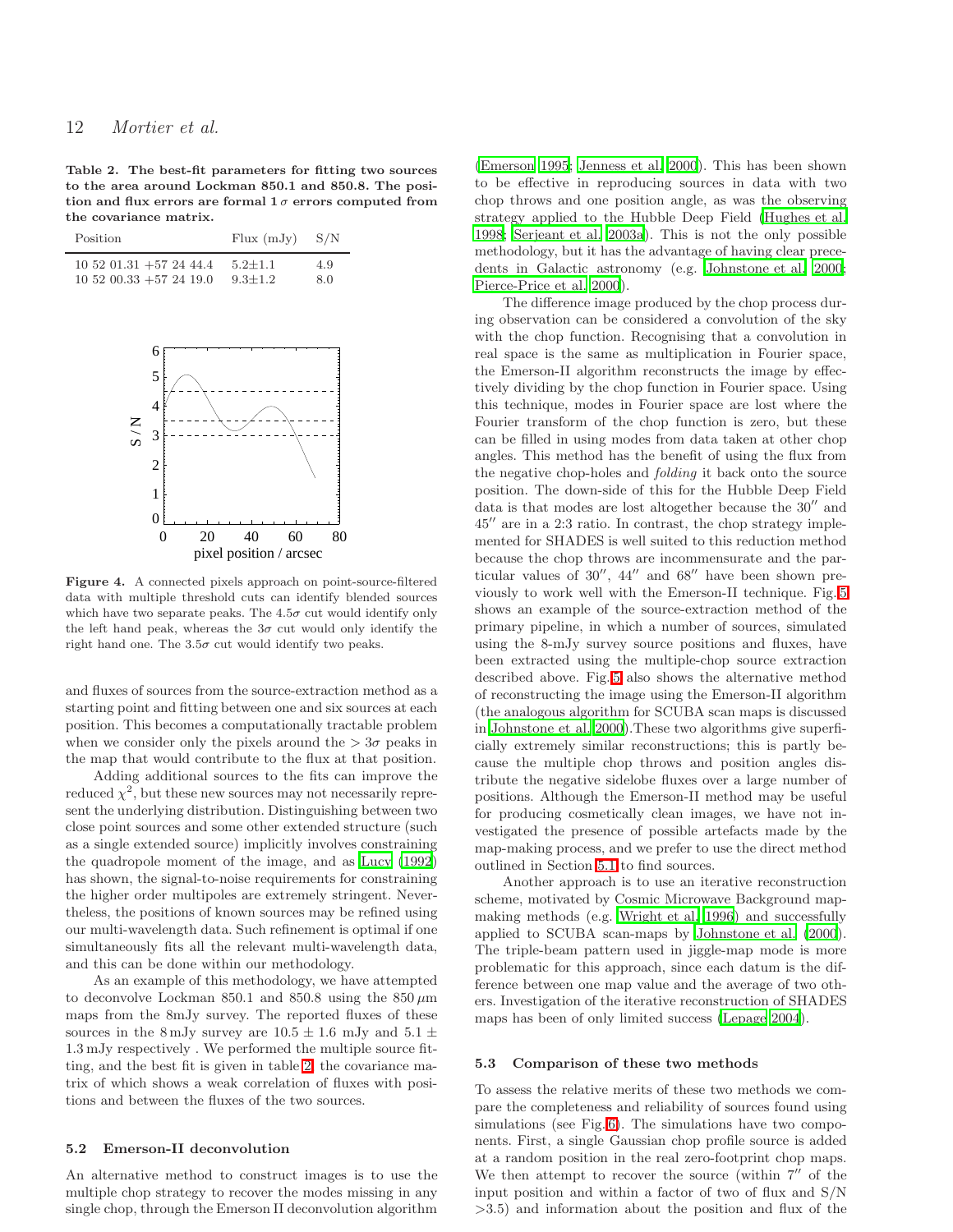

<span id="page-12-1"></span>Figure 5. A simulation of source-extraction using the multi-chop technique. Top left: The input sources as they would appear with no noise or chopping. Top right: A source extracted map using only one chop throw/PA image. This is the method that was used for the 8-mJy survey, such that the source extraction routine causes a double chop function to be seen. This causes blending of some of the sources with the chop functions of other sources. Bottom left: A source extracted map using six chop throw and PA combinations, each with the individual map having  $\sqrt{6}$  times the noise used in one chop image. Bottom right: The same simulated map was used in an Emerson-II deconvolution method to produce a map without significant chop residues.

output source is retained. This gives information about the completeness and flux boosting. In the second method, a map is entirely simulated using the source counts of Scott et al. (2005), the level of clustering seen in the 8-mJy survey (Scott et al. 2002), and Gaussian random noise is added using the real noise map as input. Sources are then extracted as described above and the results used for calculating the reliability of the extracted sources, which we here define as the number of 'real' sources found as a fraction of the total number of sources found by the source identification process.

The reliability of the Emerson-II method appears higher for a given S/N (crosses in Fig. [6\)](#page-13-0) than the matched-filter method (filled triangles), but this is because the S/N for an individual source is lower in the Emerson-II method. After correcting for this S/N difference (open circles) it is clear that the matched filter has a higher reliability than Emerson-II for a given source (i.e., rather than a given  $S/N$ ).

## <span id="page-12-0"></span>6 RESULTS AND ANALYSIS

#### 6.1 Progress

A total of 1843 individual jiggle-maps, observed over 139 nights up to February 2004, have been coadded into zero-

footprint maps covering  $720 \text{ arcmin}^2$ . The median noise level in the  $850 \mu m$  data is  $2.2 \text{ mJy}$  and that of the  $450 \mu m$  data is 25 mJy. The data were taken within a range of weather conditions (JCMT grades 2–3) such that the mean  $\tau_{850}$  =  $0.27 \pm 0.07$  and  $\tau_{450} = 1.45 \pm 0.44$ . 92% of the data have  $\tau_{850}$ in the range 0.20–0.48 and  $\tau_{450}$  in the range 0.94–2.78.

The areas covered by the survey to February 2004 are shown in Fig. [7.](#page-14-1) Note the uniformity of the noise levels within the central regions of the maps as designed, with the higher noise regions visible around the perimeter where further observations are due to be taken. Although the SHADES data are taken only within the fixed weather conditions outlined above, the data taken at the start for the SXDF were taken with consistently poorer than average weather (grade 3), hence the higher noise level at the centre of the SXDF map. However, the depth is consistent across that area and varies only by  $\simeq 0.7\,\mathrm{mJy}$  from the rest of the map. Also note the deep strip in the Lockman Hole East, taken during the SCUBA 8-mJy survey.

The source-extraction method can also yield sources near the edge of the map which we choose to reject due to insufficient coverage/sampling and/or high noise values. These can be identified and removed from the source lists by creating a mask of the integration time convolved with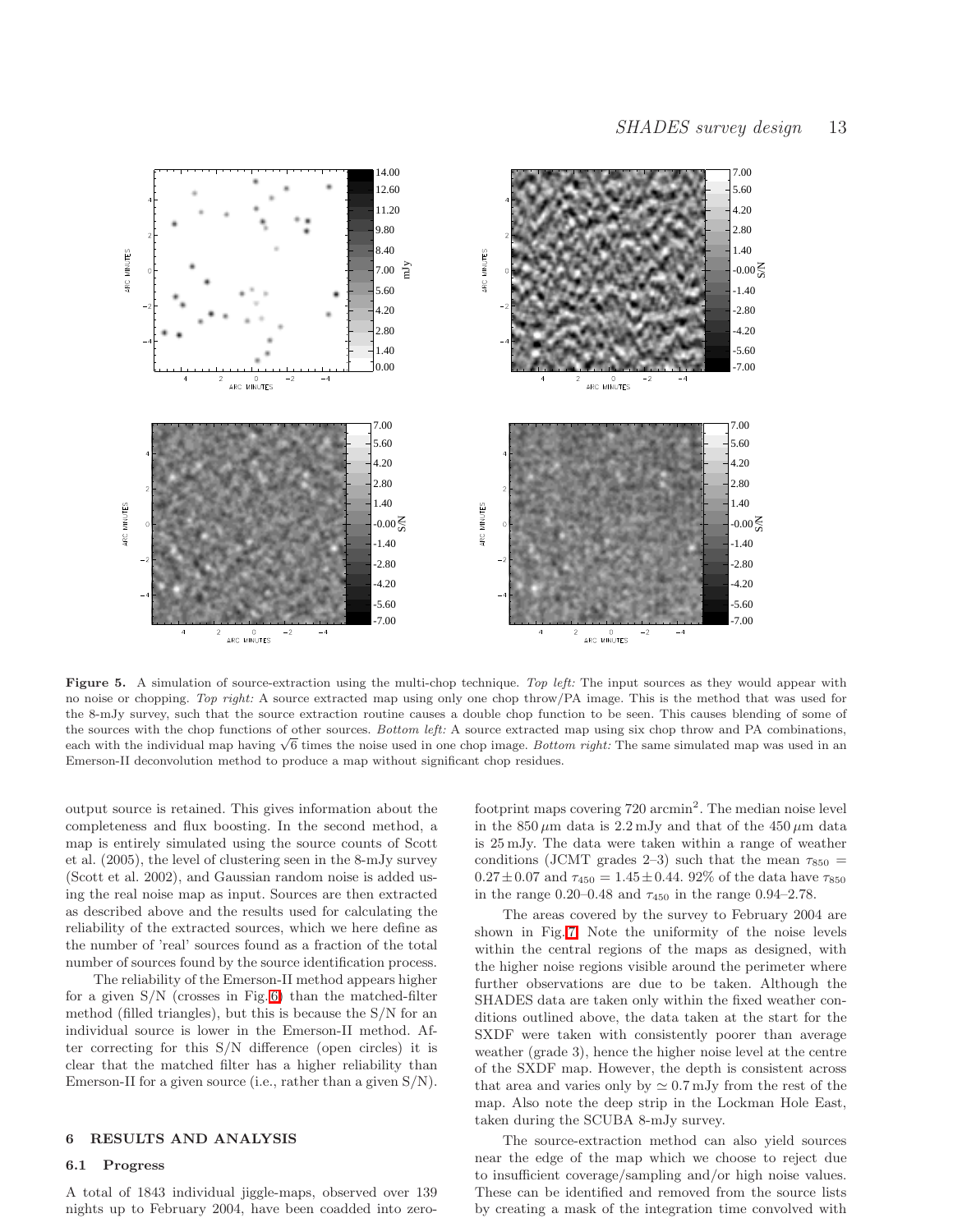

<span id="page-13-0"></span>Figure 6. Left: Comparison of the output S/N of the input sources for the matched filter and Emerson-II deconvolution methods, for the simulations shown in Fig. [5.](#page-12-1) The dashed lines show  $S/N = 3$  for each of the methods, and the line for which the two methods would have equal S/N. Right: The reliability of sources extracted from the matched-filter method (filled triangles) and Emerson-II deconvolved maps (crosses). This is based only on the sources in the top-left panel, which is far fewer than the more extensive simulations in Fig. [8;](#page-15-0) however, since it is the same sources being extracted in both matched-filter and Emerson-II methods, the relative reliabilities can still be usefully compared. For a fixed S/N the reliability appears to be higher for the raw Emerson-II deconvolution, but this is easily shown to be an artefact of the poorer S/N of Emerson-II for a fixed input flux (left). After adjusting for the poorer S/N in the Emerson-II method (open circles), the reliability is shown to be less for the Emerson-II deconvolved maps than the matched-filter method. Thus, for example, a 3.5  $\sigma$  source in an Emerson-II map is intrinsically brighter than a 5  $\sigma$  source in a matched filter map, and it is unremarkable that such brighter sources can be extracted more reliably; however, an 8 mJy source extracted from an Emerson-II map has a lower reliability than an 8 mJy source from a matched-filter extraction.

|                                           | R.                      | C                    | B                    | D('')                |
|-------------------------------------------|-------------------------|----------------------|----------------------|----------------------|
| LH                                        |                         |                      |                      |                      |
| $3.0\sigma$<br>$3.5\sigma$<br>$4.0\sigma$ | 48 %<br>56 %<br>$62 \%$ | 29%<br>46%<br>65%    | 1.47<br>1.31<br>1.21 | 2.90<br>2.85<br>2.79 |
| SXDF                                      |                         |                      |                      |                      |
| $3.0\sigma$<br>$3.5\sigma$<br>$4.0\sigma$ | $50\%$<br>63 %<br>73 %  | $36\%$<br>57%<br>76% | 1.45<br>1.28<br>1.18 | 2.89<br>2.73<br>2.57 |

<span id="page-13-1"></span>**Table 3.** Comparison values of reliability  $(R)$ , completeness  $(C)$ flux boosting factor  $(B)$  and positional errors  $(D)$  at different threshold cuts for our two fields.

the beam (which in our case rejects those regions near the edge of the map with little coverage) and rejection of those sources with large flux-density errors (typically greater than 10 mJy at  $850 \mu m$  and greater than 100 mJy at  $450 \mu m$ ).

Using these criteria, simulations were carried out as described above in section [5.3](#page-11-2) for the full SHADES interim maps. These gave completeness, reliability and flux boosting effects as shown in Fig. [8.](#page-15-0) The expected completeness and reliability at [3.](#page-13-1)0, 3.5, and  $4\sigma$  are shown in Table 3.

Table [4](#page-14-2) gives the number of sources at different significance cuts for each of the SHADES fields using the sourceextraction method outlined above. In order to estimate the source-detection density, we have conservatively considered only those sources that are also found in two independent reductions, our so-called consensus list (which will be discussed in future papers). This in effect means that, for sources of modest significance in the range  $3-3.5\sigma$ , we only consider those that are reproduced in all four reductions undertaken so far.

In the Lockman Hole East map, 69 sources have been identified with  $S/N \geq 3$  of which 47 have  $S/N \geq 3.5$ . In the SXDF, 61 sources have been identified with  $S/N \geq 3$ , of which 53 have  $S/N > 3.5$ . Thus, with 40% of the data taken, SHADES has produced a sample of 100 sources at  $850 \,\mu m$ with  $S/N > 3.5$ .

The implied surface density of sources with  $S/N \geq 3\sigma$ is therefore  $653 \pm 57$  sources deg<sup>-2</sup>. The error on the estimated source density is calculated using the Poisson error on the data (i.e. the number of sources observed), corrected for the area considered. The source density is likely to be an underestimate since parts of the maps have only been covered by a single chop at this time and consequently have a higher noise level. However, the uncorrected source density is consistent with a surface density of point sources more than sufficient for the science goals described in this paper.

Fig. [9](#page-16-0) shows the S/N histogram of the new maps. A Gaussian can be fitted to the S/N data, though at high S/N levels an excess above this fit shows there are real sources in the map. This is seen to be the case with the SXDF observations; in the Lockman Hole, the effect of the combination of the deep strip (at one chop throw only) and the noisier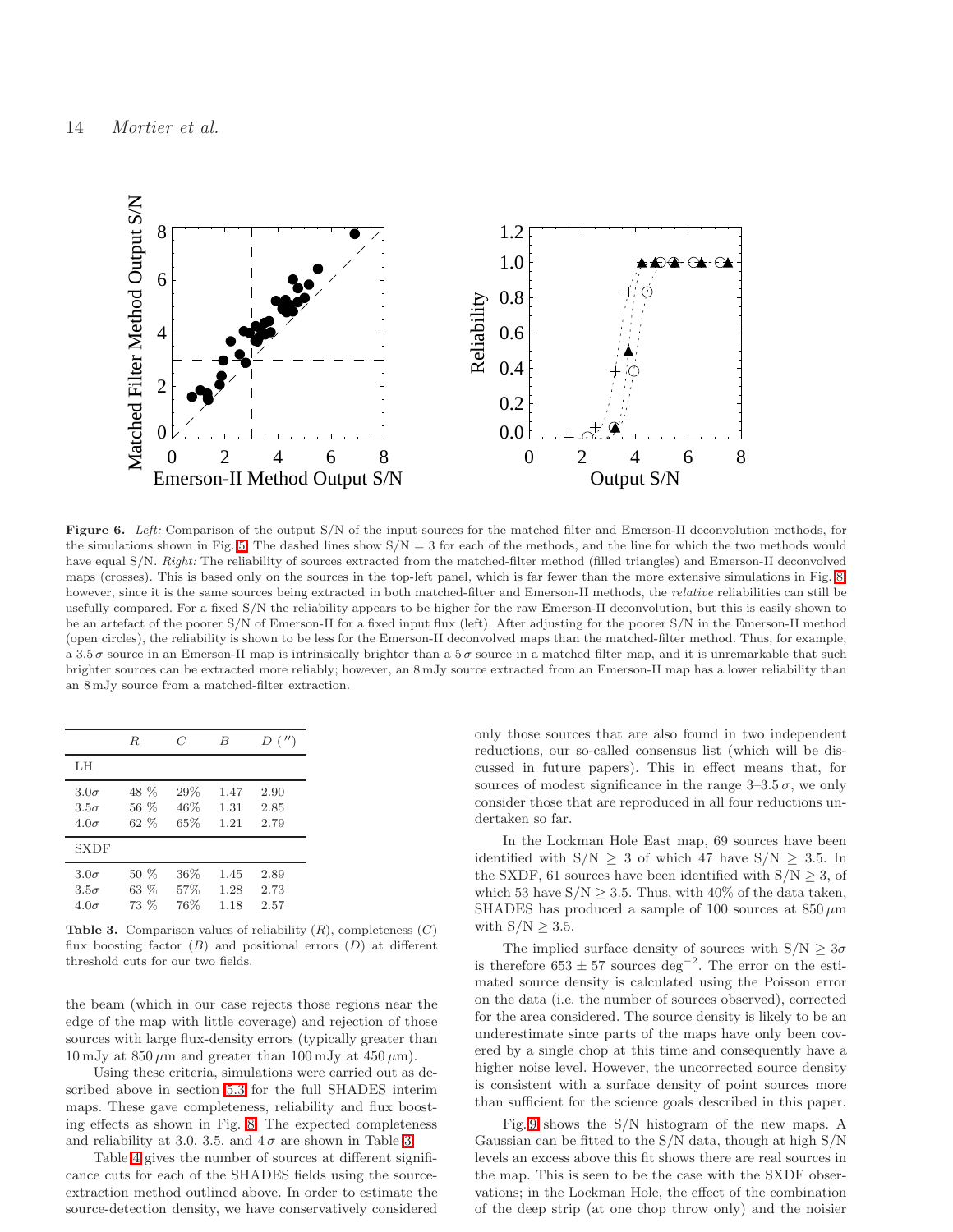

<span id="page-14-1"></span>Figure 7. Noise maps of the (Top Row) Lockman Hole East and (Bottom Row) SXDF for data taken up to February 2004. For the 850  $\mu$ m data (Left Column), the lowest contour level is 0.71 mJy with higher contours spaced by 0.71 mJy to a maximum level shown in the map of 5 mJy. For the 450  $\mu$ m data (Right Column), the lowest contour level is 7.1 mJy with higher contours spaced by 7.1 mJy to a maximum level in the map of 50 mJy. Note the high levels of noise around the edges of the map, which will be reduced when more observations are taken.

edges is evident from the higher excess of pixels at higher S/N compared to the SXDF. The Lockman Hole deep strip has one chop throw only, so we also see an excess at large negative S/N due to the side-lobes of the sources in this deep strip. This negative excess is also present in the SXDF maps, but at a much lower level because our chop strategy deliberately reduces the chop holes (see Fig. [5\)](#page-12-1). If there were no sources in the map, the plot should follow the Gaussian shape. Instead, it is possible to see the statistical detections at higher S/N as an excess of pixels with that S/N, especially at  $850 \mu m$ . Also, assuming Gaussian random noise, we would expect to find 0.62% of the survey beams to contain spurious detections at the  $2.5 \sigma$  level. This would mean that if there were no real sources in the map, we would expect to see a total of about 60 spurious sources in the Lockman Hole maps so far, and 44 spurious sources in the SXDF assuming a beam size of 14" at  $850 \,\mu \text{m}$ . Instead we detect approximately 270 source candidates at  $\geq 2.5\sigma$  in the Lockman Hole map, and 250 source candidates in the SXDF map. We have extended this analysis to other  $\sigma$  cuts in Table [4.](#page-14-2)

#### <span id="page-14-0"></span>6.2 Comparison with the 8-mJy survey

A re-analysis of the 8-mJy Survey Lockman Hole East data was carried out in order to test the new pipeline. Of the 21

<span id="page-14-2"></span>Table 4. Numbers of sources at  $850 \,\mu m$  greater than the S/N cut used in the source extraction procedure. Note the steep negative slope. Numbers in brackets are the estimated number of statistically spurious sources assuming Gaussian noise.

| $\mathrm{S/N}$                             | $N(> S/N)$ Lockman    | $N(> S/N)$ SXDF       |
|--------------------------------------------|-----------------------|-----------------------|
| 1.0                                        | 1773 (1530)           | 1372 (1128)           |
| 2.0                                        | 648 (220)             | 524 (162)             |
| 3.0                                        | 98(13)                | 106(10)               |
| 5                                          | 46(2.25)              | 40(1.66)              |
| 4.0                                        | 24(0.3)               | 16(0.2)               |
| 5.0                                        | 6(0)                  | 4(0)                  |
| 6.0                                        | 2(0)                  | 2(0)                  |
| 5                                          | 1(0)                  | 1(0)                  |
| Median $1\sigma$ noise<br>at $850 \,\mu m$ | $2.28 \,\mathrm{mJy}$ | $2.14 \,\mathrm{mJy}$ |

published sources at greater than  $3.5\,\sigma$  [\(Scott et al. 2002](#page-19-10)), 4 (LE850.9, 10, 15, 20) were rejected by [Ivison et al. \(2002](#page-19-21)) because they have  $\sigma_{850} > 3 \,\text{mJy}$ . This leaves 17. Of these, 12 were found using the new analysis method. Of the 12 8-mJy survey sources with S/N greater than 3.5 that have been reproduced, two lack a radio ID (LE850.4, LE850.11). The possible implications of this were outlined in Section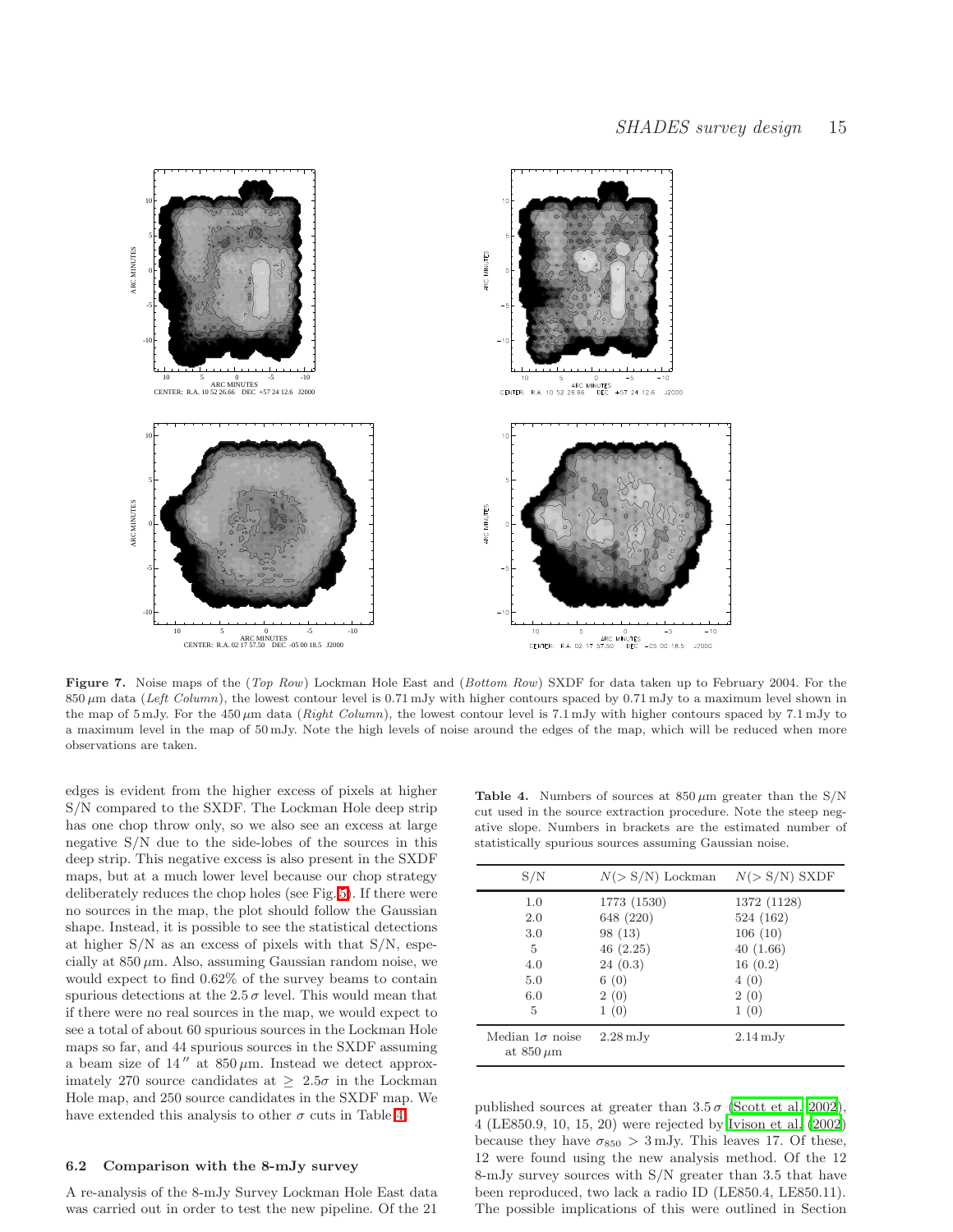

<span id="page-15-0"></span>Figure 8. Completeness (top), flux boosting (middle) and reliability (bottom) for the Lockman Hole East (left) and SXDF (right).

[2.1.](#page-3-1) For those sources reproduced, Table [5](#page-17-1) shows the S/N of the source in the new reduction. For those sources not reproduced, the S/N at the position of the original 8-mJy Survey 'detection' is shown.

Of the sources previously detected between  $3-3.5\,\sigma$ , only two have been confirmed as peaks in the S/N distribution, and one source has positive flux at the position with S/N of greater than 3. Extra chop data in the area have confirmed one source at a significance level greater than  $3.5\,\sigma$ (LE850.29).

Only one of the nine missing sources originally found

at a significance level greater than  $3.5\,\sigma$  have a robust radio identification. This is source LE850.6, which has been resolved into two sources, but neither new peak lies within 7 ′′ of the original source position. Note that further analysis of the [Ivison et al. \(2002\)](#page-19-21) radio identifications in the Lockman Hole was carried out by [Greve et al. \(2004\)](#page-18-14) and their results are used here. Source LE850.13 has been lost using this data-reduction method and does not return when all six chop data are added to the region.

One possibility is that the missing [Scott et al. \(2002](#page-19-10)) sources were spurious, perhaps due to weak bolometer noise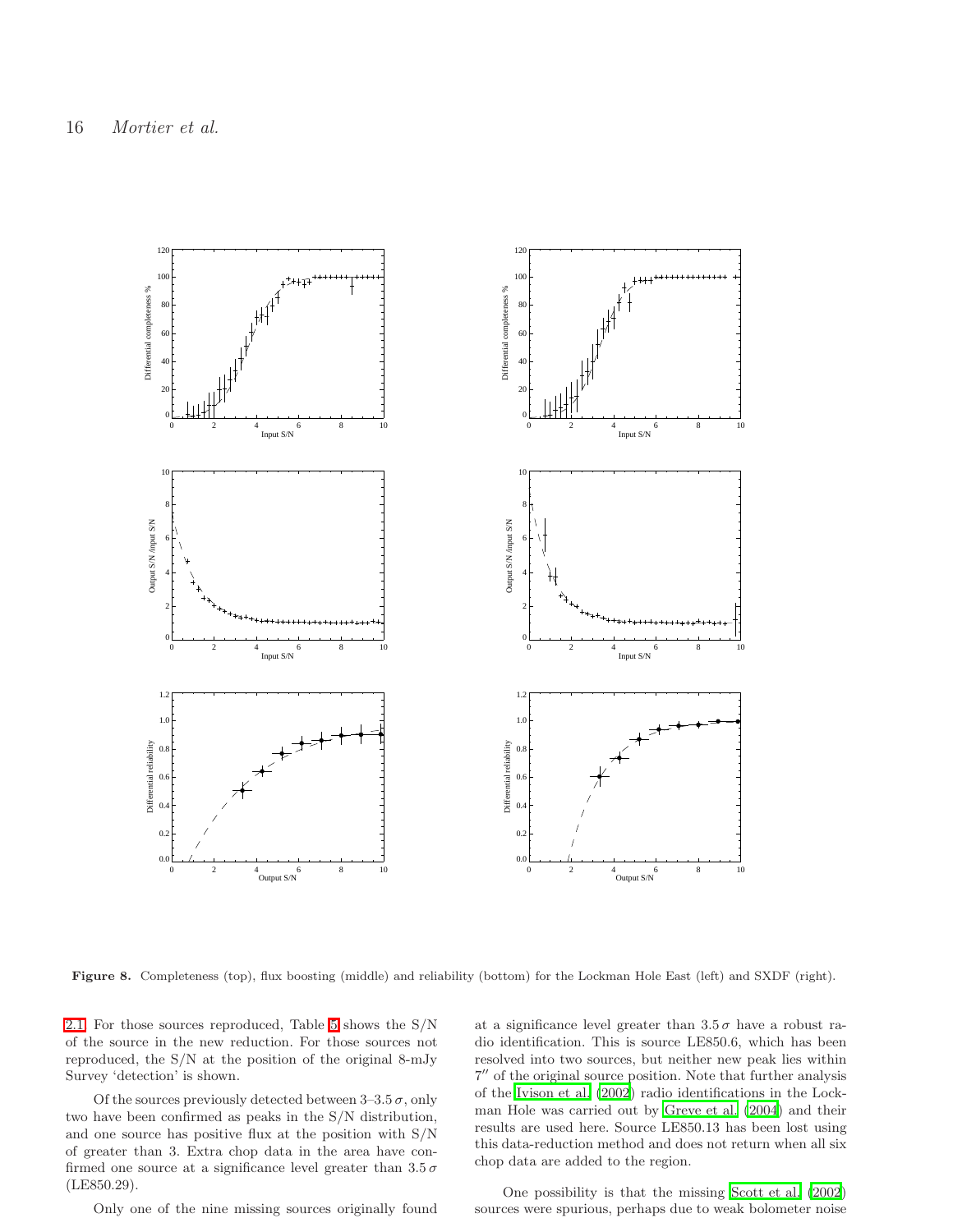

<span id="page-16-0"></span>Figure 9. S/N histograms of the point-source-filtered SHADES maps, with a Gaussian fit to the data plotted as a dashed line. The noise levels are derived from the bolometer readouts using the methodology described in Section [4.2,](#page-8-1) which are used in the map making (Section [4.5\)](#page-10-2) and source extraction (Section [5.1\)](#page-10-1) procedures. Top:Left Lockman Hole 850  $\mu$ m map – mean -0.0147, variance 1.067. Top:Right Lockman Hole  $450 \mu m$  map – mean -0.00682, variance 1.020. Bottom:Left SXDF 850  $\mu$ m map – mean -0.0374, variance 1.152. Bottom:Left SXDF 450  $\mu$ m map – mean -0.002569, variance 1.111. Note the very close fit to the data at 450  $\mu$ m and the excess S/N at  $850 \,\mu m.$ 

spikes that escaped clipping in the earlier analysis. However, this cannot be the whole explanation since there is a weak positive signal in the positions of the missing sources (as quoted by [Scott et al. 2002,](#page-19-10) see Table [5\)](#page-17-1) in our refined reanalysis.

One other possibility that could lead to apparently spurious sources, in the sense that the sources seem to be nonrepeatable, is Eddington bias [\(Eddington 1913\)](#page-18-35). This bias, sometimes confused with Malmquist bias [\(Teerikorpi 1997](#page-19-56)), describes a feature of observing a population of objects above a given flux limit with a negative-sloping source count. Random errors in the flux measurements of the objects can systematically alter the source counts measured above the flux limit, such that more sources have their flux densities boosted above the flux limit, than those that fall below the limit. This makes there appear to be more sources close to the flux limit than in the true population, the effect being more pronounced for lower S/N thresholds. A simulation of this effect on 10,000 sources can be seen in Fig. 8. When observations are repeated, different sources are boosted above the flux limit while others again drop below the flux limit. The number of sources observed in each of the first and second observations with a S/N in the range 3–3.5 $\sigma$  is ~2600 but the number of sources with  $S/N$  in the range  $3-3.5\sigma$  in

the first observation and  $> 3\sigma$  in second is only 535. In this way it is possible to have up to  $80\%$  of the  $3-3.5\sigma$  sources not appearing in both samples. This 80% is made up of those sources that are flux boosted in the first observation and not in the second, or vice versa, and it will happen even if all the  $3-3.5\sigma$  lists are  $100\%$  reliable. By re-analysing the noise in the 8-mJy survey maps, we have re-weighted the observations, and effectively resampled the noise, although the effect will probably be smaller than that shown in Fig. 8 because the raw data are the same and it is the dominant sky noise that has been re-measured. This might explain why the lower significance  $3-3.5\sigma$  source lists from the 8-mJy survey data reduction and the SHADES data reduction contain only 3 sources in common.

Fifteen new  $\geq 3.5\sigma$  sources have been identified using the new source-extraction method in the 8-mJy survey area, of which only seven are not also in the consensus lists. Three of these fifteen have noise greater than 3 mJy. One of the new sources in the consensus list was first reported in full detail in [Serjeant et al. \(2004](#page-19-28)) with two possible Spitzer detections which agree strongly with the radio identifications presented there. Although not detected at  $450$  and  $1200 \mu m$ , weak positive signals of  $1.6\sigma$  and  $1.8\sigma$  have been found at this source position in both maps. The four sources not in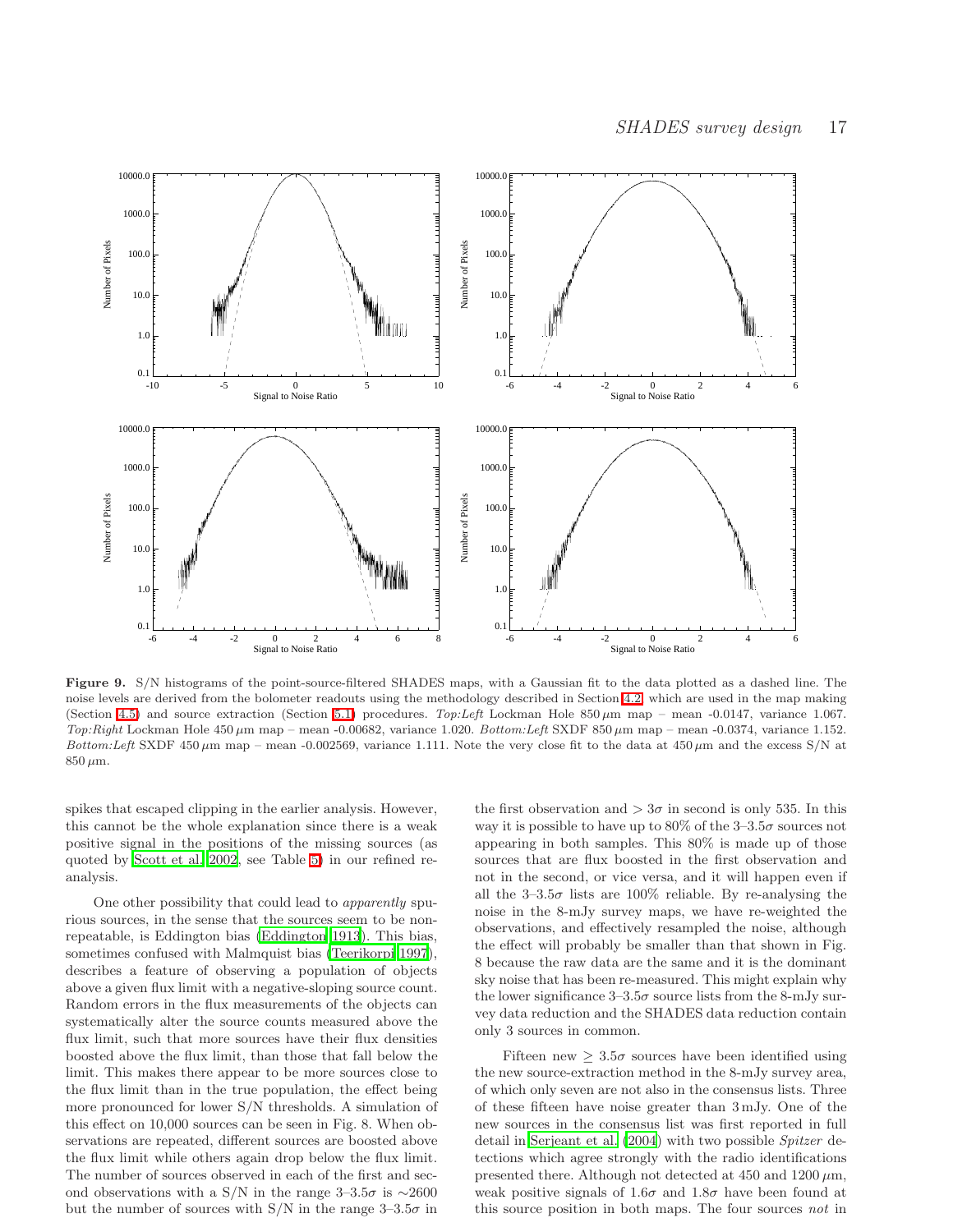

Figure 10. A simulation of Eddington bias for a sample of 10,000 sources with one  $\sigma$  equal to one flux unit. Although flux boosting does occur for a fraction of the simulated sources, the actual sources detected between  $3-3.5\sigma$  varies between individual observations because of the random effect of the noise. Of the 10,000 sources simulated here, ∼2600 were found with S/N between  $3-3.5\sigma$  in the first and/or second observations, but only 535 were found with S/N in the range  $3-3.5\sigma$  in the first observation and  $> 3\sigma$  in the second. Therefore, when applying a significance threshold, the lower-significance source lists derived from each observation are markedly different, despite the fact that both observations yield clearly consistent Eddington-biased source counts.

the consensus list and with noise less than 3 mJy are listed in Table [5.](#page-17-1)

A future paper will perform a detailed comparison of the pipelines over all the SHADES area, i.e. not just restricted to the 8-mJy Lockman Hole field.

#### <span id="page-17-0"></span>7 CONCLUSIONS AND SURVEY PROGRESS

To February 2004 the SCUBA Half Degree Extragalactic Survey areas covered a region of 720 arcmin<sup>2</sup> (approximately 40% of the total expected area) using 1843 individual jiggle-maps that have been observed over 139 nights during the period March 1998 – February 2004.

Source extraction from these maps indicate at least  $653\pm57$  sources deg<sup>-2</sup> having S/N > 3 at  $850\,\mu\mathrm{m}$  in these survey fields (uncorrected for Eddington bias), consistent with a surface density of point sources more than sufficient for the science goals described in this paper.

This paper has outlined the SHADES survey goals, data-taking and data reduction strategies, as part of which a new SCUBA reduction pipeline has been developed using IDL, based upon the reduction pipeline used for the 8-mJy survey. A test of this data-reduction and source-extraction method was made by comparing the new maps with the sources extracted from the original 8-mJy survey Lockman Hole East maps that form a sub-set of the SHADES maps. Of the 17 more secure ( $\geq 3.5\sigma$ ) sources in the 8-mJy survey, 13 have been reconfirmed of which 11 have radio identifications. 13 new candidate sources with  $S/N > 3.5$  and  $(\sigma_{850} < 3.5 \,\mathrm{mJy})$  have been identified using the new datareduction method, nine of which appear in the consensus

<span id="page-17-1"></span>Table 5. The S/N of the sources using the new data reduction software, applied to the 8-mJy survey data only. The S/N quoted is of the source that corresponds to the old source (Less than  $7''$ from the original 8-mJy survey source). Radio identifications are from [Greve et al. \(2004](#page-18-14)) and selected such that the probability that an apparent radio source identification could be the result of chance is  $p < 0.05$ . Of the nine sources in the original  $S/N \geq 3.5$ list that have now been lost, 4 have already been rejected by Ivison et al. (2002) as likely reduction artifacts or seriously flux-boosted sources extracted from the high-noise regions of the original 8 mJy maps (LE850.9, 10, 15 and 20, marked by an asterisk). Source LE850.6 has been resolved into two blended sources, but does not strictly have an peak within  $7''$  of the original source. The new sources found from our reduction are named with the prefix LE850.M, and do not appear in the current consensus lists. Not listed here are the eight sources found by our algorithm that do appear in the consensus reduction.

| 8-mJy source           | $8 - mJy S/N$ | New $S/N$ | Radio ID? |
|------------------------|---------------|-----------|-----------|
| LE850.1                | 8.1           | 8.0       | Yes       |
| LE850.2                | 5.2           | 5.1       | Yes       |
| LE850.3                | 5.1           | 3.9       | Yes       |
| LE850.4                | 5.0           | 5.1       | No        |
| LE850.5                | 4.6           | 2.0       | $\rm No$  |
| LE850.6                | 4.5           | 2.8       | Yes       |
| LE850.7                | 4.5           | 4.0       | Yes       |
| LE850.8                | 4.4           | 3.8       | Yes       |
| $LE850.9$ <sup>*</sup> | 4.2           | 0.8       | No        |
| LE850.10               | 4.2           | 1.5       | $\rm No$  |
| $LE850.11^{\dagger}$   | 4.1           | 4.3       | $\rm No$  |
| LE850.12               | 4.0           | 4.3       | Yes       |
| LE850.13               | 3.7           | 1.4       | $\rm No$  |
| LE850.14               | 3.6           | 5.2       | Yes       |
| LE850.15               | 3.6           | 1.8       | $\rm No$  |
| LE850.16               | 3.6           | 4.3       | Yes       |
| LE850.17               | 3.5           | 1.3       | $\rm No$  |
| LE850.18               | $3.5\,$       | 4.2       | Yes       |
| LE850.19               | $3.5\,$       | 1.7       | No        |
| LE850.20               | 3.5           | 0.2       | $\rm No$  |
| LE850.21               | 3.5           | 4.0       | Yes       |
| LE850.27               | 3.4           | 3.3       | N/A       |
| LE850.29               | 3.3           | 4.7       | N/A       |
| LE850.32               | 3.2           | 3.2       | N/A       |
| LE850.M1               |               | 3.88      | Yes       |
| LE850.M2               |               | 3.77      | ?         |
| LE850.M3               |               | 3.73      | N/A       |
| LE850.M4               |               | 3.51      | N/A       |

† Source rejected in [Ivison et al. \(2002\)](#page-19-21) for its high noise value but considered robust here

between other reductions which will be discussed in future papers.

A full presentation and analysis of the sub-mm source counts derived from the interim SHADES maps discussed here will be presented in a separate paper. This paper will also compare the results of the data reduction and source extraction described here, with the outcome of three further independent reductions/extractions carried out at IfA Edinburgh, INAOE Mexico, and UBC, Vancouver.

The SHADES consortium maintains a public web page at <http://www.roe.ac.uk/ifa/shades/>.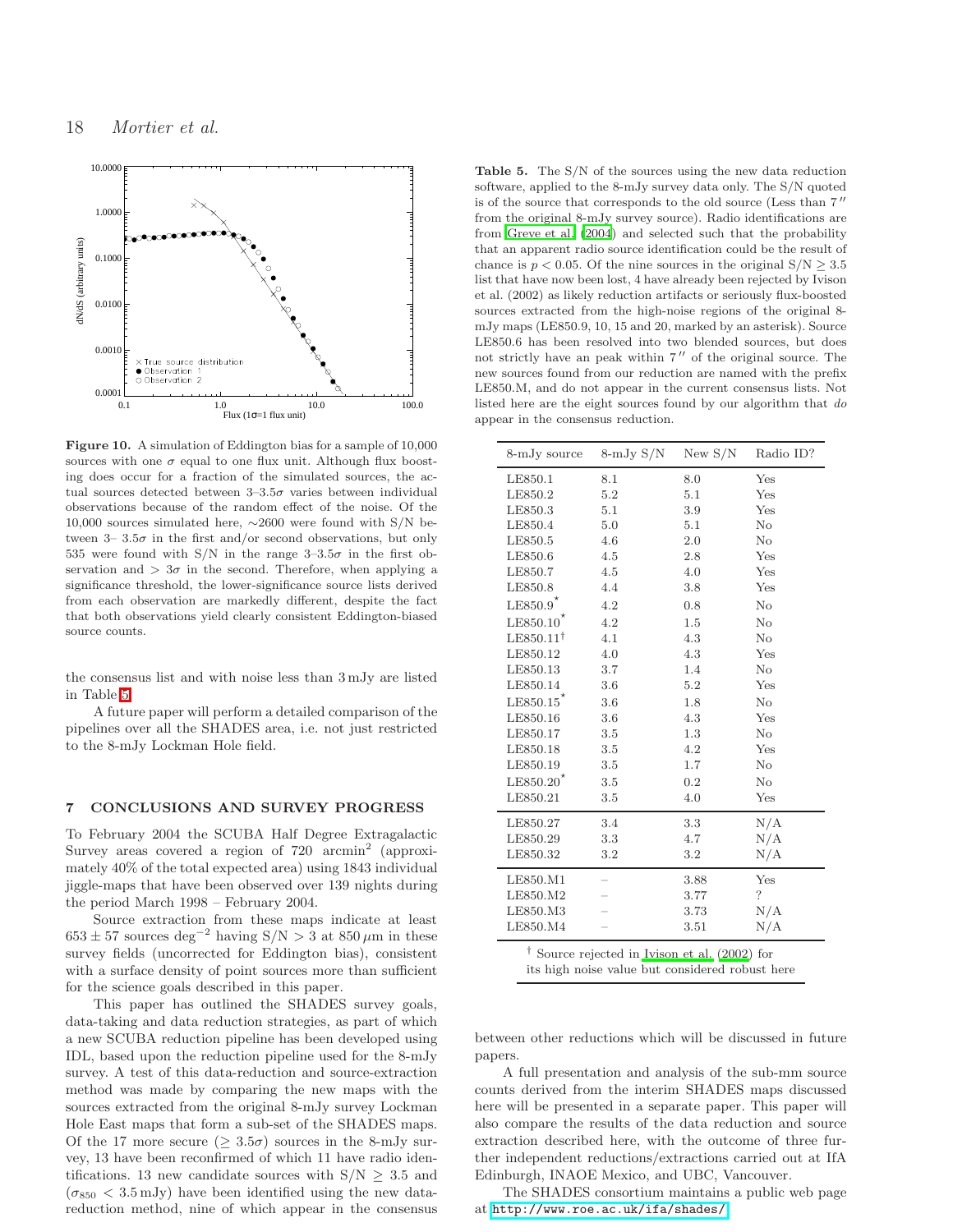#### ACKNOWLEDGEMENTS

Major parts of this work were supported by PPARC and by the Canadian NSERC. This work is also supported by Nuffield Foundation Grant number NAL/00529/G. AJB, ACE, OA, PNB and IRS acknowledge the Royal Society for generous funding. DHH, IA and JW are supported by CONACYT grants 39953-F and 39548-F. CPP acknowledges a European Union fellowship to Japan. EvK acknowledges funding from by the Austrian Science Foundation FWF under grant P15868. The JCMT is operated by the Joint Astronomy Centre on behalf of the UK Particle Physics and Astronomy Research Council, the Canadian National Research Council and the Netherland Organization for Scientific Research.

#### REFERENCES

- <span id="page-18-57"></span>Alexander D., et al., 2003, AJ, 125, 383
- <span id="page-18-58"></span>Alexander D.M., Smail I., Bauer F.E., Chapman S.C., Blain A.W., Brandt W.N., Ivison R.J., 2005, Nature, 434, 738
- <span id="page-18-51"></span>Almaini O., Lawrence A., Boyle B.J., 1999, MNRAS 305, L59
- <span id="page-18-13"></span>Almaini O., et al., 2003, MNRAS, 338, 303
- <span id="page-18-63"></span>Archibald E.N., et al., 2002, MNRAS, 336, 1
- <span id="page-18-46"></span>Aretxaga I., Hughes D.H., Chapin E.L., Gaztañaga E., Dunlop J.S. & Ivison R.J., 2003, MNRAS, 342, 759
- <span id="page-18-47"></span>Aretxaga I., Hughes D.H., Dunlop J.S., 2005, MNRAS, in press
- <span id="page-18-9"></span>Barger A.J., et al., 1998, Nature, 394, 248
- <span id="page-18-11"></span>Barger A.J., Cowie L.L., Sanders D.B., 1999, ApJ, 518, L5
- <span id="page-18-23"></span>Barger A.J., Cowie L.L., Richards E.A., 2000, AJ, 119, 2092
- <span id="page-18-56"></span>Barger A.J., Cowie L.L., Mushotzky R.F., Richards E.A., 2001, AJ, 121, 662
- <span id="page-18-17"></span>Baugh C.M., Cole S., Frenk C.S., Lacey C.G., 1998, ApJ, 498, 504
- <span id="page-18-19"></span>Baugh C.M., Lacey C.G., Frenk C.S., Granato G.L., Silva L., Bressan A., Benson A.J., Cole S., 2005, MNRAS, 356, 1191
- <span id="page-18-54"></span>Bautz, M.W., et al., 2000, ApJ, 543, L119
- <span id="page-18-18"></span>Bell E.F., et al., 2004, ApJ, 608, 752
- <span id="page-18-41"></span>Blain A.W., & Longair M.S., 1996, MNRAS, 279, 847
- <span id="page-18-7"></span>Blain A.W., Jameson A., Smail I., Longair M.S., Kneib J.- P., Ivison R.J., 1999 MNRAS 309, 715
- <span id="page-18-44"></span>Blain A.W., 1999, MNRAS, 309, 955
- <span id="page-18-45"></span>Blain A.W., Barnard V.E., Chapman S.C., 2003, MNRAS, 338, 733
- <span id="page-18-48"></span>Blain A.W., Chapman S.C., Smail I., Ivison R.J., 2004a, ApJ, 611, 52
- <span id="page-18-15"></span>Blain A.W., Chapman S., Smail I., Ivison R.J., 2004b, ApJ, 611 725
- <span id="page-18-10"></span>Borys C., Chapman S., Halpern M., Scott D., 2003, MN-RAS, 344, 385
- <span id="page-18-26"></span>Borys C., Scott, D., Chapman, S.C., Halpern, M., Nandra, K., Pope, A., 2004, MNRAS, 355, 485
- <span id="page-18-42"></span>Carilli C.L., Yun M.S., 1999, ApJ, 513, L13
- <span id="page-18-34"></span>Charmandaris V., et al., 2004, ApJS Spitzer Special Issue, 154, 142
- <span id="page-18-30"></span>Chapman S., Blain A.W., Ivison, R.J., Smail I., 2003, Nature, 422, 695
- <span id="page-18-31"></span>Chapman S., Blain A.W.,Smail I., Ivison, R.J., 2005, ApJ, 622, 772
- <span id="page-18-24"></span>Clements D., et al., 2004, MNRAS, 351, 447
- <span id="page-18-0"></span>Cole S., Lacey C.G., Baugh C.M., Frenk C.S., 2000, MN-RAS, 319, 168
- <span id="page-18-38"></span>Dole H., et al., 2004, ApJS Spitzer Special Issue, 154, 87
- <span id="page-18-27"></span>Downes D., et al., 1999, A&A, 347, 809
- <span id="page-18-12"></span>Dunlop J.S., 2002, in ASP Conf. Ser. 283, A New Era in Cosmology, eds N. Metcalfe & T. Shanks. (San Francisco: ASP), 381
- <span id="page-18-25"></span>Dunlop J., et al., 2004, MNRAS, 350, 769
- <span id="page-18-43"></span>Dunne L., et al., 2000, MNRAS, 319, 813
- <span id="page-18-4"></span>Dwek E., et al., 1998, ApJ, 508, 106
- <span id="page-18-50"></span>Eales S., Lilly S., Gear W., Dunne L., Bond J.R., Hammer F., Le Févre O., Crampton D., 1999, ApJ, 515, 518
- <span id="page-18-66"></span>Eales S., Lilly S., Webb T., Dunne L., Gear W., Clements D., Yun M., 2000, AJ, 120, 2244
- <span id="page-18-35"></span>Eddington A.S., 1913, MNRAS, 73, 359
- <span id="page-18-60"></span>Efstathiou A., Hough J.H., Young S., 1995, MNRAS, 277, 1134
- <span id="page-18-52"></span>Efstathiou A., Rowan-Robinson M., Siebenmorgen R., 2000, MNRAS, 313, 734
- <span id="page-18-21"></span>Efstathiou A., Rowan-Robinson M., 2003, MNRAS, 343, 322
- <span id="page-18-32"></span>Egami E., et al., 2004, ApJS, Spitzer Special Issue,154, 130
- <span id="page-18-59"></span>Elbaz D., Cesarsky C.J., Chanial P., Aussel H., Franceschini A., Fadda D., Chary R.R., 2002, A&A, 384, 848
- <span id="page-18-62"></span>Emerson D., 1995, in ASP Conf. Ser. 75, Multi-Feed Systems for Radio Telescopes, ed. D.T. Emerson & J.M. Payne (San Francisco: ASP), 309
- <span id="page-18-55"></span>Fabian A.C., et al., 2000, MNRAS 315, L8
- <span id="page-18-53"></span>Farrah, D., Serjeant, S., Efstathiou, A., Rowan-Robinson, M., Verma, A., 2002, MNRAS 335, 1163
- <span id="page-18-22"></span>Farrah D., et al., 2004, ApJ, 603, 489
- <span id="page-18-37"></span>Fazio et al., 2004, ApJS Spitzer Special Issue, 154, 39
- <span id="page-18-49"></span>Fox M.J., et al., 2002, MNRAS, 331, 83
- <span id="page-18-40"></span>Franceschini A., Toffolatti L., Mazzei P., Danese L., de Zotti G., 1991, A&AS, 89, 285
- <span id="page-18-33"></span>Frayer D.T., et al., 2004, ApJS Spitzer Special Issue, 154, 137
- <span id="page-18-64"></span>Fruchter A.S., Hook R.N., 2002, PASP, 114, 144
- <span id="page-18-28"></span>Gear W.K., Lilly S.J., Stevens J.A., Clements D.L., Webb T.M., Eales S.A., Dunne L., 2000, MNRAS, 316, L51
- <span id="page-18-16"></span>Genzel R., Baker A.J., Tacconi L.J., Lutz D., Cox P., Guilloteau S., Omont A., 2003, ApJ, 584, 633
- <span id="page-18-5"></span>Gispert R., Lagache G., Puget J.-L., 2000, A&A 360, 1
- <span id="page-18-1"></span>Granato G.L., Lacey C.G., Silva L., Bressan A., Baugh C.M., Cole S., Frenk C.S., 2000, ApJ, 542, 710
- <span id="page-18-20"></span>Granato G.L., De Zotti G., Silva L., Bressan A., Danese L., ApJ, 600, 580
- <span id="page-18-14"></span>Greve T., et al., 2004, MNRAS, 354, 779
- <span id="page-18-6"></span>Guiderdoni B., Hivon E., Bouchet F.R., Maffei B., 1998, MNRAS, 295, 877
- <span id="page-18-2"></span>Hatton S., Devriendt J.E.G., Ninin S., Bouchet F.R., Guiderdoni B., Vibert D., 2003, MNRAS, 343, 75
- <span id="page-18-3"></span>Heavens A., Panter B., Jimenez R., Dunlop J., 2004, Nature, 428, 625
- <span id="page-18-65"></span>von der Heide, K., 1979, Optics Communications, 31, 279
- <span id="page-18-61"></span>Holland W., et al., 1999, MNRAS, 303, 659
- <span id="page-18-39"></span>Huang J.-S., et al., 2004, ApJS, Spitzer Special Issue, 154, 44
- <span id="page-18-8"></span>Hughes D.H., et al., 1998, Nature, 398, 241
- <span id="page-18-36"></span>Hughes D.H., et al., 2002, MNRAS, 335, 871
- <span id="page-18-29"></span>Ivison R.J., et al., 1998, MNRAS, 298, 593